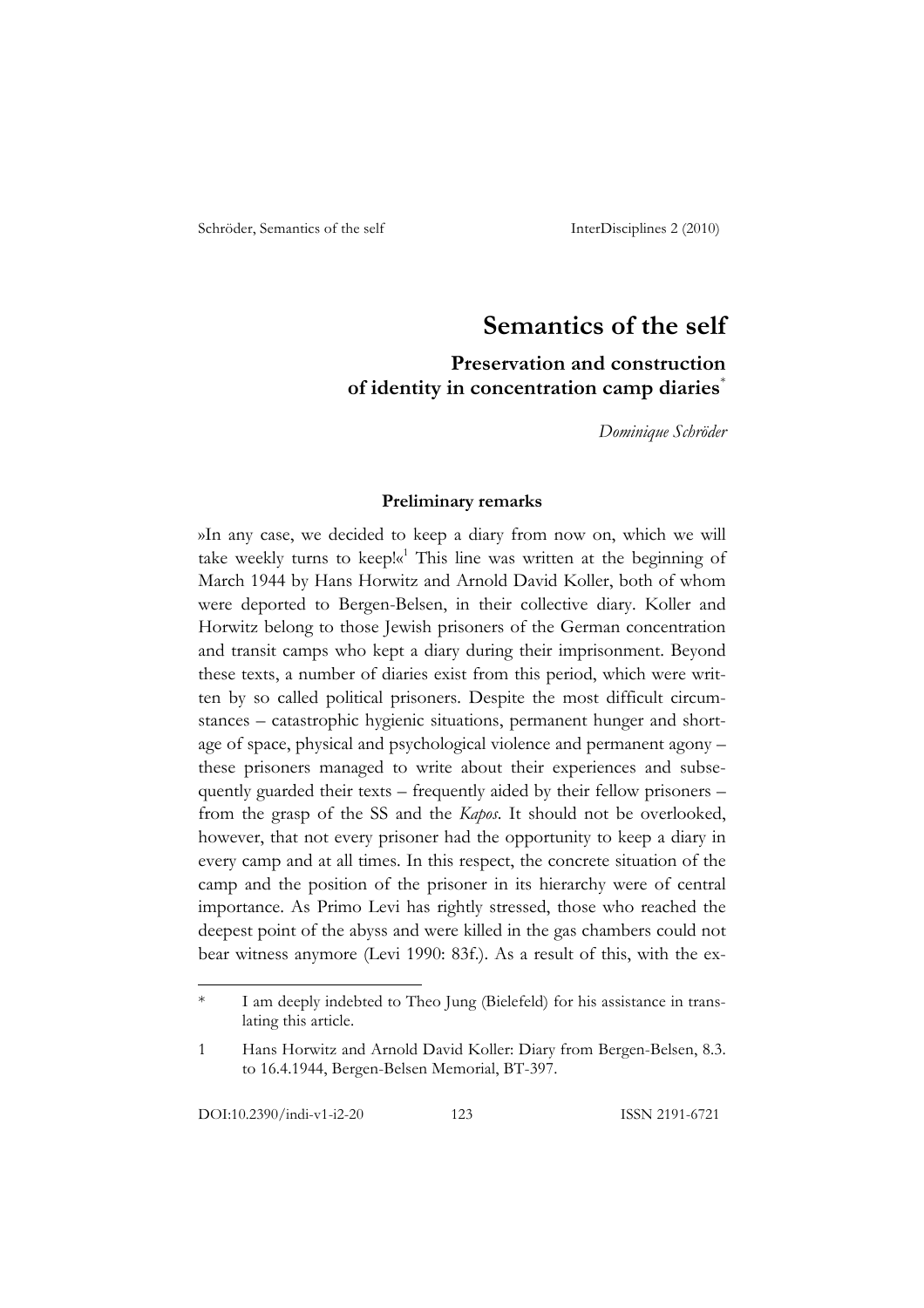ception of a few diaries written by *Sonderkommando*-prisoners at Auschwitz, there are no known diaries from the extermination camps.<sup>2</sup>

The situation was different at a camp like Bergen-Belsen, where one of those diaries to be analyzed here, by Hanna Lévy-Hass, was written. As a so called »exchange camp«, Bergen-Belsen occupied a special status within the concentration camp system (Kolb 1996; Wenck 2000). As in other camps, much depended on the specific part of the camp a prisoner was placed in. Nevertheless, at least in the beginning, the environment in Bergen-Belsen – which was only established in the spring of 1943 – was relatively tolerable. The reason for this was that the SS had a special interest in these prisoners.<sup>3</sup> For the most part they had special identity papers or good connections. This qualified them, in the eyes of the SS, as candidates for an exchange with Germans imprisoned in enemy countries. Therefore in comparison to prisoners held at other camps, those at Bergen-Belsen had small material advantages that made it easier for them to keep a diary. Some prisoners, for example, were allowed to take some personal belongings into the camp. This is one of the reasons why an uncommonly large number of holocaust diaries stem from Bergen-Belsen. Only in the second half of 1944 the situation deteriorated rapidly. The »exchange camp« progressively turned into a concentration camp to which all prisoners from camps near the front were evacuated. After their arrival they were increasingly left to themselves, dying of hunger or as a result of insufficient medical care. This process is described in the diaries. Many of them break off in view of the deteriorating circumstances. Others explicitly describe the last days of Bergen-Belsen. One of these is the second diary to be analyzed here, written by Emile Delaunois. He was one of those who arrived with the »evacuation transports« from other camps, in this case from Mittelbau-Dora (Wagner 2001) – or to be more precise from the labor camp of Ellrich-Juliushütte, which be-

<sup>2</sup> It should be noted that in contrast to Belzec, Sobibór or Treblinka, Auschwitz was not solely an extermination camp but also a labor camp; on the *Sonderkommando*, cf. footnote 12.

<sup>3</sup> This remark should be understood in comparison to the other camps. It should in no way trivialize the living conditions in Bergen-Belsen.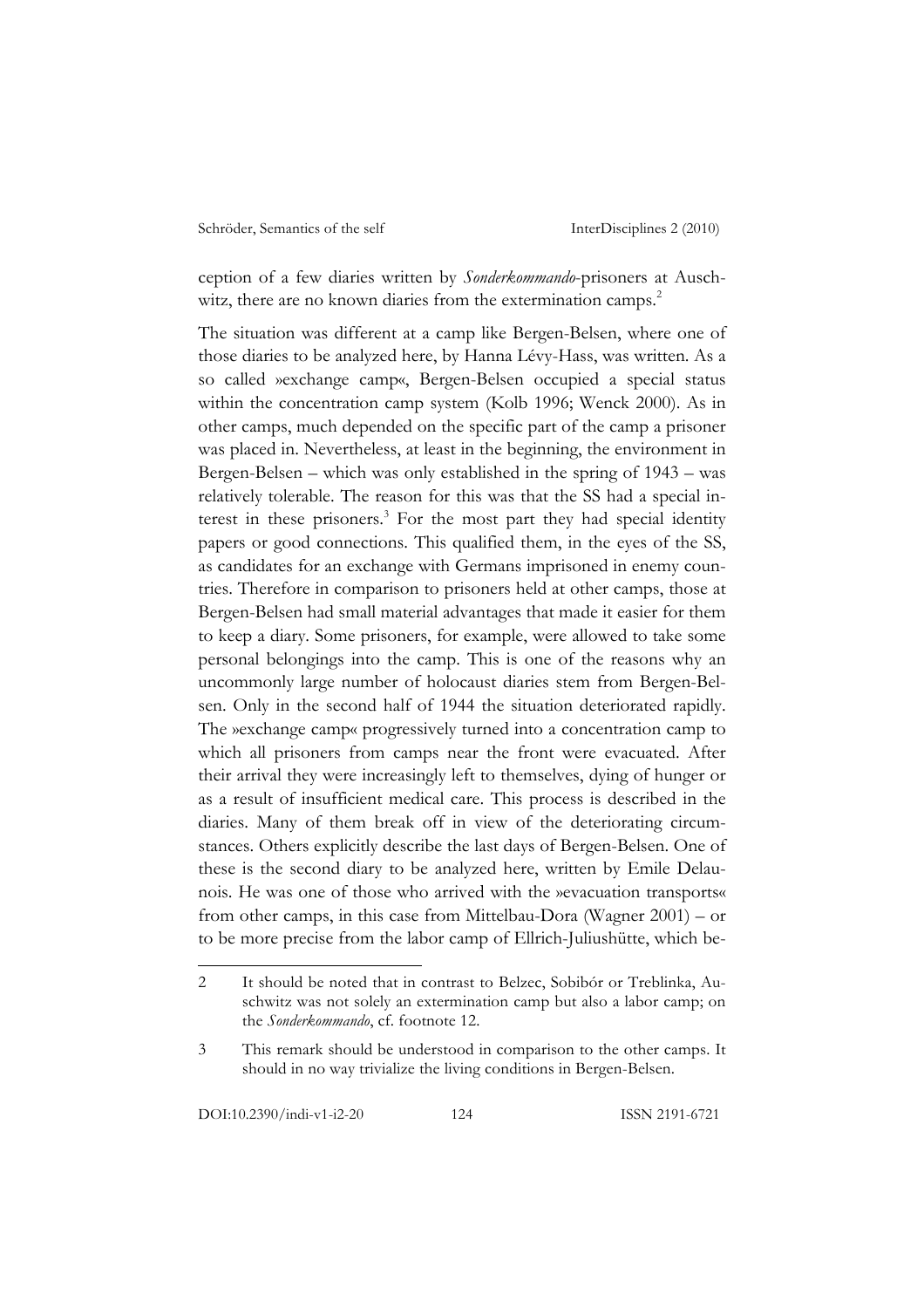longed to this camp complex (Wagner 2009). Delaunois wrote the largest part of his text at this camp, which, since May 1944, functioned as accommodation for prisoners who were put to work at weapons factories, in tunnel building (*Stollenbau*) or – for the largest part – on building sites. This differed markedly from the »exchange camp« of Bergen-Belsen. A further difference lay in the fact that the camps belonging to the Ellrich complex – which in September 1944 held up to over 8,000 prisoners – were built in the centre of the town of Ellrich, in no way shielded from the eyes of the public. On the contrary, as ever more *Außenkommandos* were established, the SS used more and more of the town's buildings – like the *Bürgergarten* inn – as quarters for prisoner commandos.<sup>4</sup> This part of the camp, however, was in no way identical with the central camp, Ellrich-Juliushütte, where as a result of decrepit buildings, deficient sanitary facilities and catastrophic hygienic conditions the circumstances were considerably worse. Improvisation was this camp's central characteristic (Wagner 2009: 64). Jens-Christian Wagner has calculated that, resulting from hard labor and the worst possible conditions, a prisoner's life expectancy was four to eight weeks, during which the prisoners reached a state of total exhaustion which usually resulted in death (Wagner 2009: 90).

Against the background of these conditions, Emile Delaunois' ability to keep a diary at Ellrich has to be attributed to the fact that – as a prisoner functionary – he had a privileged position. This point will be elaborated below. After having outlined the writing conditions, we now turn to some considerations concerning the motivations for diary writing. A special focus will be on the relation between the writing process on the one hand and the description and conservation of the self in the face of the extreme situation of the camp on the other. Subsequently, the diaries of Emile Delaunois and Hanna Lévy-Hass will be analyzed in view of the construction of the self taking place in them, with a special regard for the linguistic articulation of the political self.

<sup>4</sup> The same phenomenon can be observed in other communities where *Außenlager* were established.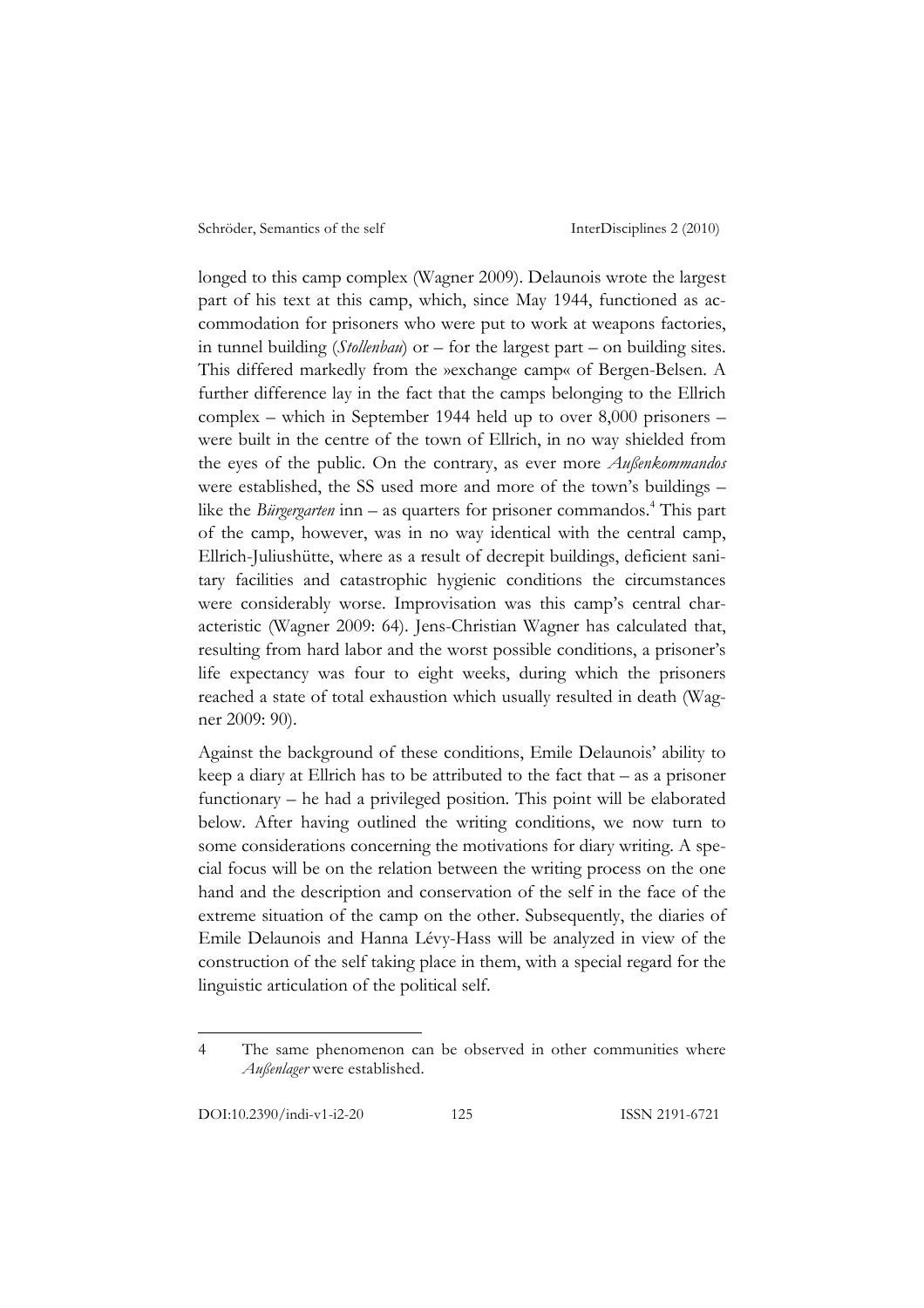## **Diary writing and the construction of the self**

In some academic and non-academic writings it is claimed that the Holocaust was an unthinkable and therefore indescribable and unspeakable historical event. On the other hand, we have diaries testifying that prisoners in fact tried to express themselves even during the event itself. They did not cease to speak, but tried to name and describe what they had to experience. Despite the oftenly quoted indescribability of the Holocaust, then, many prisoners of concentration camps found ways of expressing themselves and their feelings. Some of them used the cultural practice of writing a diary. There might be several motivations for this. It could function, for example, as constructing an »alternative reality« in the mind as a contrast to the camp's reality or, alternatively, as an instrument of »resistance« in the broadest sense. What could not be done in reality became possible by the medium of the diary. The boundaries of reality were broken or avoided, so to speak. Finally, writing served the differentiation and also the self-assertion of the writers. By addressing the issue of the »I« inside the text – and through this often distinguishing oneself from others in a positive way  $-$ , the individual constitutes him/herself by the act of writing. This last point is of special interest for the following considerations concerning diary writing and the construction of the writer's »self« in the text.

Ever since the phenomenon of diary writing has become a subject of systematic reflection, it has been interpreted as the writer's attempt to represent, reflect on and construct his/her self (cf. Kapp 1987; Hahn 2000; Dusini 2005).<sup>5</sup> By this form of communication with and about him/herself, he/she is confronted – consciously or not – with the question of identity. Writers question, deliberate about or affirm their own established positions. As such, writing about the self can be defined as the core of this genre.<sup>6</sup>

<sup>5</sup> Hahn speaks of generators of biography. He understands diaries as a social institution that allows for a »recollection upon one's own existence«.

<sup>6</sup> See also Michel Foucault who assumes writing a diary under the so called »technologies of the self« (Foucault 1993).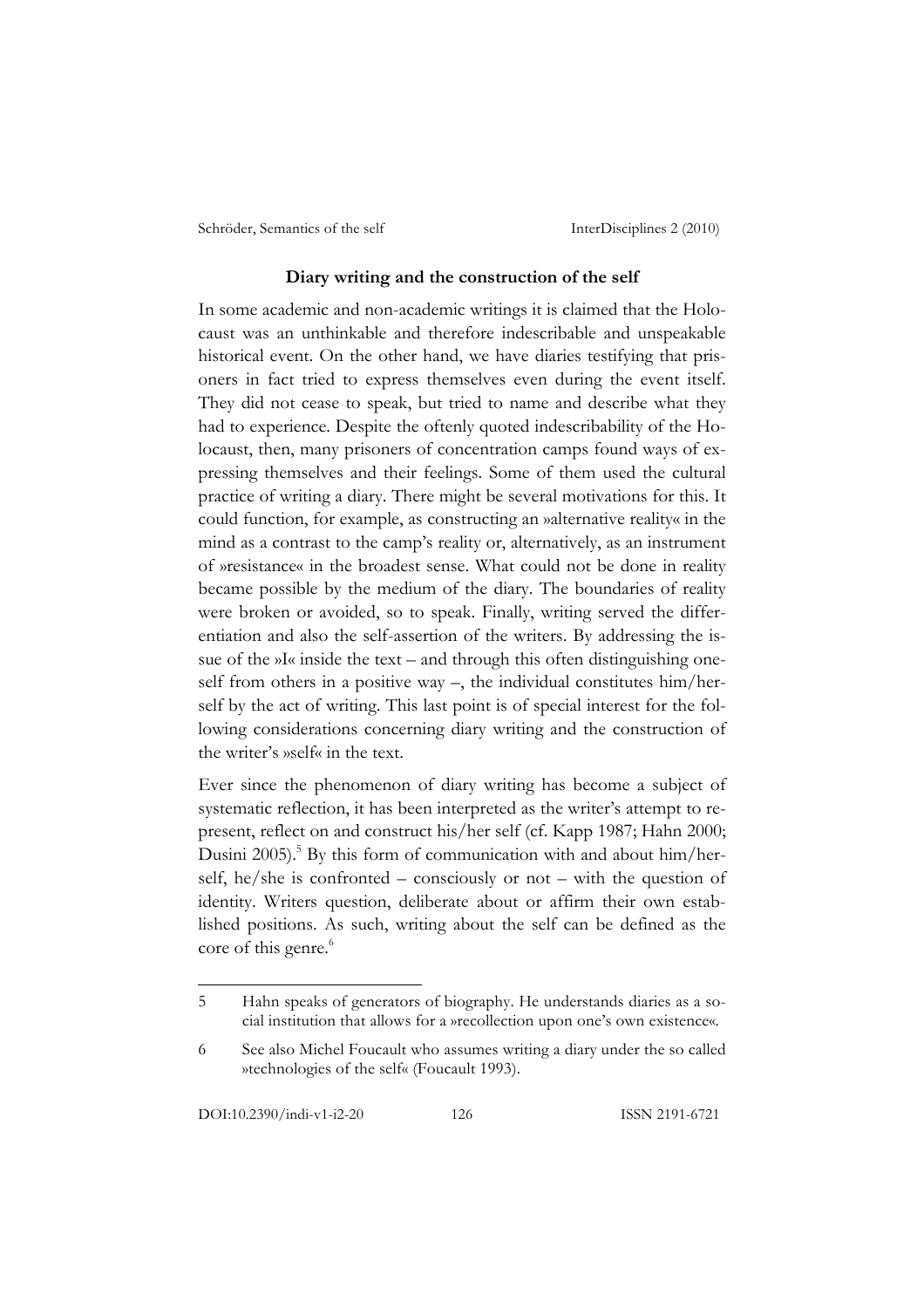In the face of the world being turned upside down at the camps, writing under extreme circumstances, the significance of being committed with one's own identity has an enormously increased and different significance. All the more since prisoners were not only denied their individuality, but their humanity in general (Warmbold 2008: 31; Pollak 1988: 89). As the National Socialists systematically negated the prisoner's individuality – one has only to think of the procedures they were exposed to when entering the camp, such as the abasing removal of their personal names, property and values, as well as their separation from the people they were close to<sup>7</sup> – they on the other hand assigned them a new identity, as they categorised – and stigmatized (Goffman 1975) – the prisoners according to the criteria of National Socialism. Whereas so called political prisoners could find a certain sense and validity by this ascription, for many prisoners the categorization as being Jewish was more difficult to understand. Many Jewish prisoners did not understand themselves as Jews at all, they did not identify with Jewish religion and traditions, as other affiliations dominated their lives.<sup>8</sup> Only in the context of the persecution – by anti-Semitic laws and measures in Germany from 1933 onwards, in the »antechambers« (Todorov 1993: 35) of the camps, the Ghettos, many felt ›made‹ into Jews by the National Socialists. Already here the question of self, of identity, was posed under changed circumstances. Yet even in the Eastern-European Ghettos, if in considerably reduced measure and under worsening, sometimes catastrophic,

<sup>7</sup> »The prisoners were [sic] robbed of their names and were numbered. But the name is the first characteristic of the individual. If guards spoke about them, they avoided concepts such as *yperson*«, *individuals* or *ypeo*ple‹ and instead identified them as ›parts‹ or ›pieces‹ or used impersonal expressions« (Todorov 1993: 198). Or in the diary of the *Sonderkommando*-prisoner Salmen Gradowski: »One began tattooing the new arrivals. Everybody got his number. And already you are no longer the same person you were before, but instead a worthless, moving number […] From this moment on you have lost your ›I‹ and you have changed into a number« (Gradowski 1996: 130-172, 163).

<sup>8</sup> Here it is necessary to take the individual temporal and spatial context into account. Simplifications have to be regarded with caution.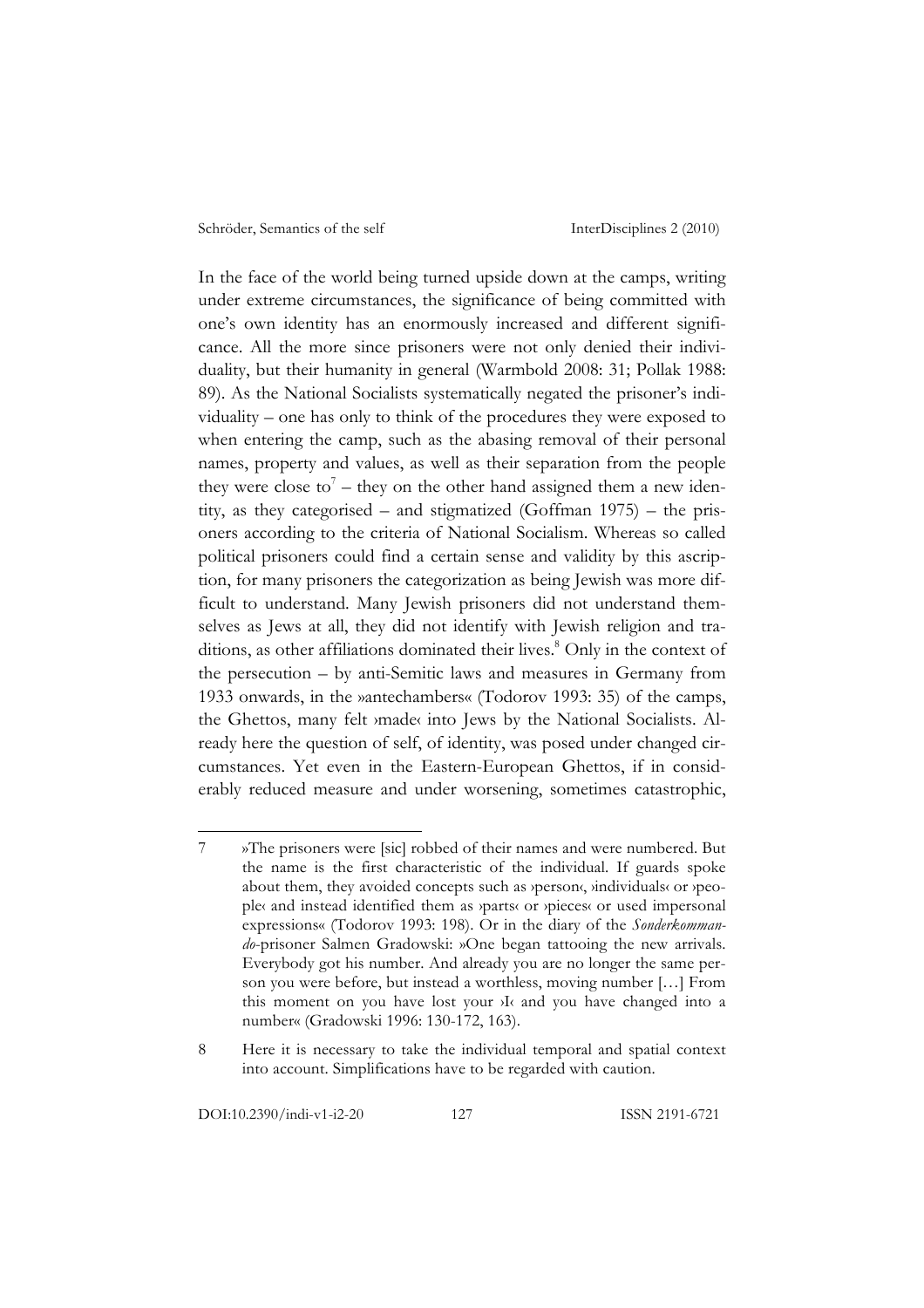conditions, most still had ties of family and friendship, tasks and occupations, access to books or music (Löw 2006). Religious Jews were confronted with the problem that their religious practice was constrained and, finally, forbidden. As these religious practices touched the core of their identity, this called their very being into question at the camps at the latest (Rahe 1998; 1999; Michman 2002).<sup>9</sup>

A study of the diaries written at Nazi concentration camps has to ask how the diarists handled their self-descriptions, how they put their own identities into words. This theme is all the more pressing if one takes into account the negation of the victims' humanity, which – as previously described – the National Socialists tried to effectuate, as well as the positive identity that resulted from this process. Identity with regard to the prisoners, as constructed by the National Socialists, always had negative connotations. Besides, it made all the difference for the individual's self-image if he could formulate his identity himself or if it was attributed and proscribed from the outside: if others could decide who one was (Hahn 2000: 47f).

Taking into account Alois Hahn's sociological model, one may speculate what happens if the characteristics of the »implicit self« break away, if identity can no longer be expressed through action and loses its self-evidence. Hahn's concept of identity differentiates between two discriminate aspects: the »implicit« and the »explicit self«. Whereas the »implicit self« does not necessarily entail self-reflectivity, this aspect is constitutive of the »explicit self«. This is a self »that makes its selfness (*Selbstheit*) explicit and makes it an object of description and communication« (Hahn 1987: 10). Is not the diary a place where this – consciously or not – is put into practice? And does not the situation of the concentration camp produce the necessity of such measures of positive identity-construction (Bettelheim 1980: 59f.)? It is Alois Hahn again who pointed out that the medium, in this case the diary and the contextual origin, always already predetermines the mode as well as the function of addressing the self

<sup>9</sup> Nevertheless, Jewish prisoners found ways to practice their religion – even at the camps itself.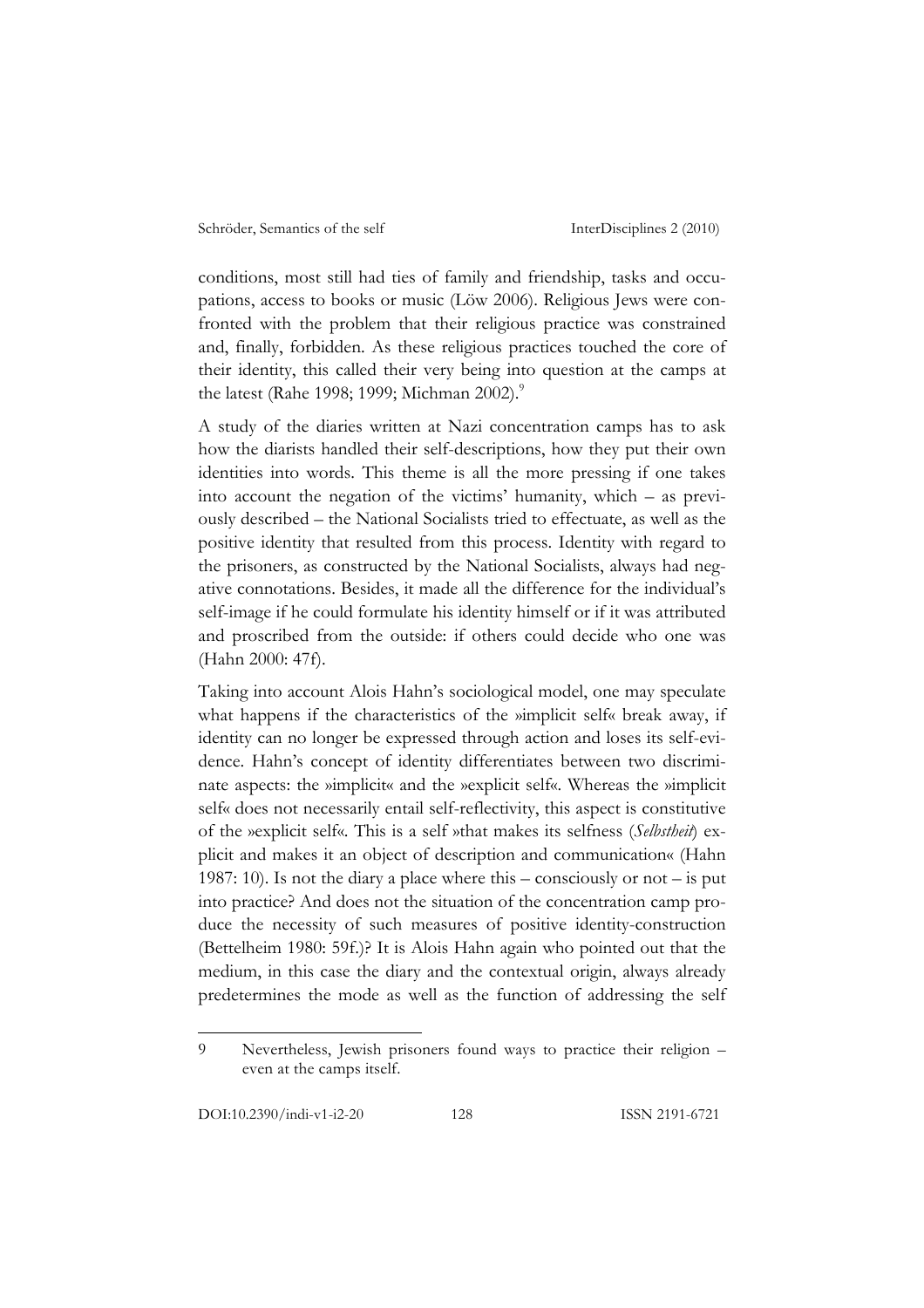(Hahn 1987: 17). In the context of the present article, this leads to the questions of what influence the situation of the concentration camp had on the process of writing, how the properties of the writing material affected this and of what significance its genre was.

Individuality and identity are constituted by interaction with as well as in contrast to others (Hahn 1987: 15). However, how can this succeed in a concentration camp, where interaction has to occur under changed, very constricted circumstances, sometimes not at all? Without being able to treat the issue exhaustively, the analysis of selected diaries can provide insight into aspects of the »semantics of auto-description« (Hahn 1987: 16). Diaries, understood as artefacts of the diarists' linguistic actions, provided them with a space beyond the grasp of the SS, where they could interact with themselves as well as with absent persons.<sup>10</sup> They constituted a space where identity could be negotiated by writing.

Many different ways of preserving or even constructing identity in concentration camp prisoner's diaries are imaginable. Identity can be negotiated in connection with family-related topics, for example when a writer presents herself as a caring mother.<sup>11</sup> In this case, one can speak of »Family Identity«. Another possibility lies in the formation of identity with regard to belonging to a specific group or religion. In this respect it might be illuminating to ask how Jewish prisoners understood themselves when facing the annihilation of their own people.<sup>12</sup> Did they hang on to Jewish traditions, to a positively connoted understanding of Jew-

DOI:10.2390/indi-v1-i2-20 129 ISSN 2191-6721

<sup>10</sup> It is for this reason that in her dissertation Alexandra Garbarini speaks of »letter diaries« (Garbarini 2006: 18).

<sup>11</sup> See for example: A.B. Theresienstadt, 1942-1945, Yad Vashem Archives, Jerusalem, JM-13.

<sup>12</sup> A most striking example is the *Sonderkommando* at Auschwitz. Jewish prisoners were forced not to commit the murder itself but to clean the gas chambers and to cremate the bodies. They also had to supervise the undressing of the victims before the gassing later on. It happened that they discovered friends, former neighbours or close family members among the murdered (Friedler et al. 2005; Greif 1999). Some of these prisoners wrote diaries (Bezwińska & Czech 1996).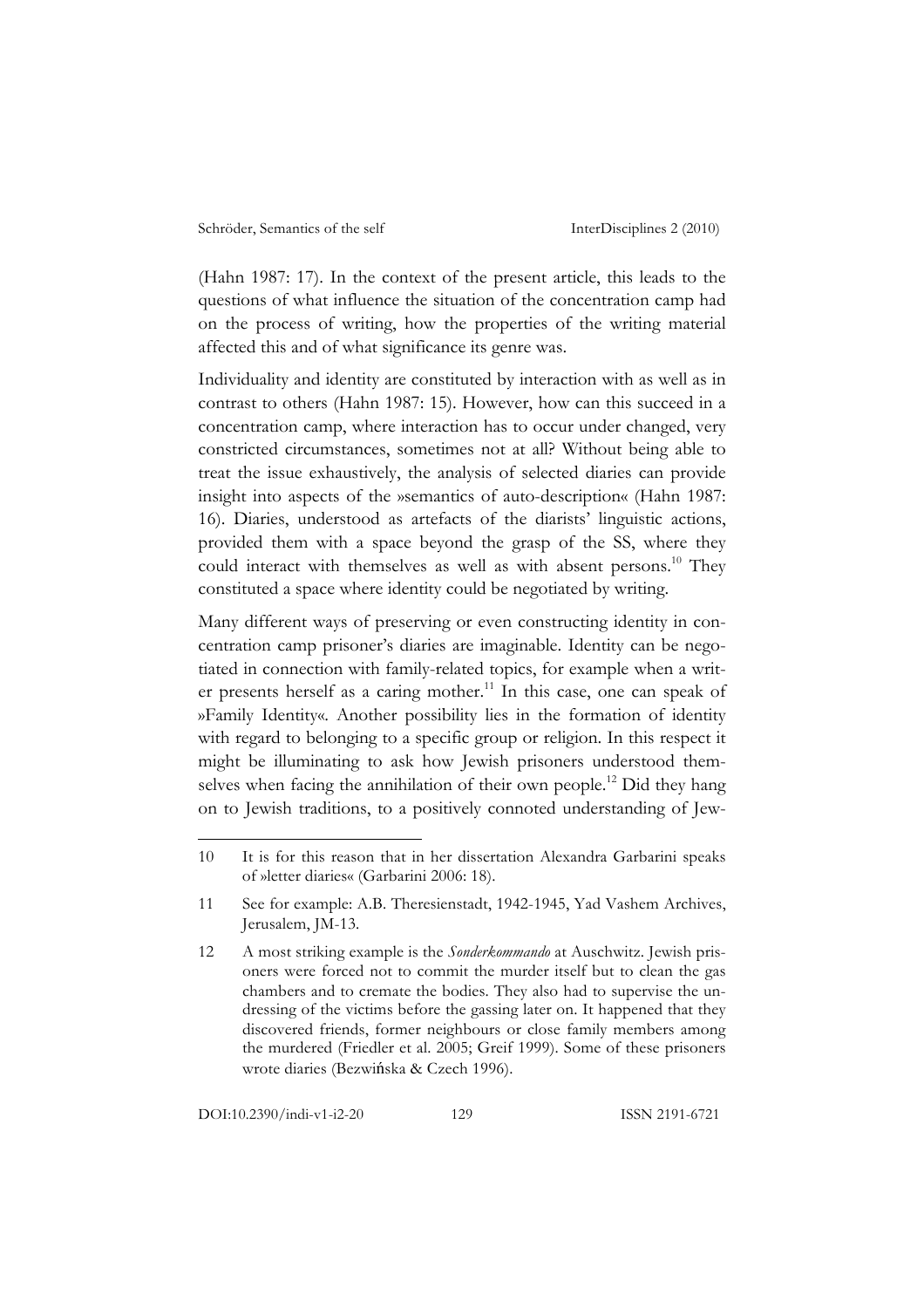ishness (*Jüdischkeit*) despite the murder or did they consider themselves victims? Another area in which identity is articulated can be observed when prisoners regard themselves as political. This does not necessarily have to appear explicitly, but can also occur by the use of certain linguistic markers that announce the political self-conception of the prisoner in question. Considering oneself political can be articulated within the framework of the National Socialist's prisoner categories (*Häftlingskategorien*). But it does not have to be. Especially in the case of people who were arrested as »Jewish« but regarded themselves as political, the ›racial‹ categories of the SS might not have been congruent with the prisoners' own self-imaging.

#### **The political self**

In the following, the first of the mentioned concepts – family identity and Jewishness – cannot be explored extensively in this context. This relative neglect happens in favor of a deep analysis of two specific prisoner's diaries: Emile Delaunois'13 and Hanna Lévy-Hass' (Lévy-Hass 2009), 14 with regard to the articulation of their political self-concepts. Emile Delaunois, alias Louis Lelong, was born in Belgium in 1917. He had been arrested by the Gestapo because of his activities as an officer of the »Armée Belge des Partisans« in spring 1944. After being imprisoned at Breendonck, Belgium, and Buchenwald he had been deported to the labour camp of Ellrich. Whereas Delaunois repeatedly

DOI:10.2390/indi-v1-i2-20 130 ISSN 2191-6721

<sup>13</sup> Emile Delaunois, diary from 3.4.1944 to 16.4.1945, Bergen-Belsen Memorial, BT-144 (henceforth cited as Delaunois, Diary). For the French text see: Sans Haine mais sans crainte. Journal de Mr. Delaunois, Emile prisonnier politique depuis son arrestation par la Gestapo jusqu'à sa mort en terre ennemie, Centre d'Etudes et de Documentation Guerre et Sociétés contemporaines, Bruxelles (CEGES-SOMA), AB 337.

<sup>14</sup> This edition is based on a translation by her own hand of Hanna Lévy-Hass' original diary, which was written in Serbo-Croatian. The new edition of 2009 is identical with the translation edited by Eike Geisel (Lévy-Hass 1991).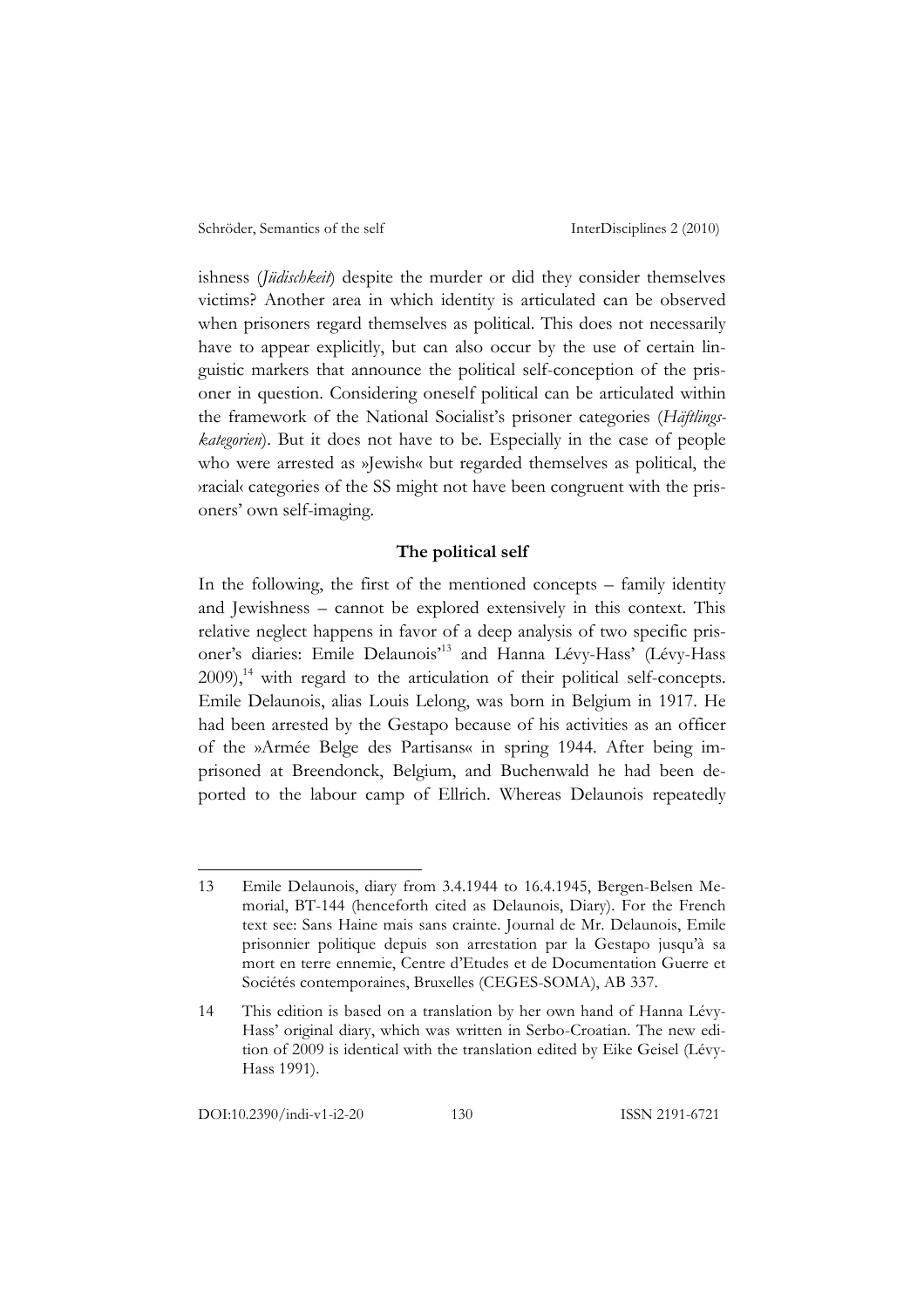writes about thinking of his wife at home in Belgium,<sup>15</sup> for the most part he holds on to his feelings and hopes for a better future together. In this regard, his diary would also have been interesting with respect to the first group of identity-attributions, family. At the same time, however, he writes about his belonging to the group of political prisoners and, beyond that, to the so-called prominents. For Hanna Lévy-Hass, neither her family nor being part of the Jewish community had been a central part of her self description. This might be a consequence of the fact that, as she writes repeatedly, despite intensive efforts she was not able to remember her past, since the experiences at the camp outweighed all what had been before. Hanna Lévy-Hass was born in Sarajevo in 1913 and was deported from Yugoslavia to Bergen-Belsen in 1944, just before she could carry out her plan to attach herself to the group of partisans with whom she was already in contact. In her text, the focus lies on her political – in this case communist – attitude, on the emphasis on the unequal behaviour of men and women, as well as on her activity as a teacher, which she tried to sustain also at the camp and which she linked to her political aspirations. Taking these two diaries, the third aspect should be described first, and secondly it can be explained how a political selfconcept is drafted while facing the extreme circumstances of a concentration camp.

The texts by Hanna Lévy-Hass and Emile Delaunois have in common that they are at present only available in transcribed and, as far as Hanna Lévy-Hass' diary is concerned, translated form. Whereas on the one hand this makes them a lot easier to work with, on the other it poses the question whether they can be taken as a plausible basis for the study of their semantic-pragmatic aspects. Since this problem is unsolvable at least for the moment – information about the whereabouts of Emile Delaunois' original handwritten text is not yet available, while Hanna

<sup>15</sup> »[…] to think ›in writing‹ a little of my Nande, of mom, dad, Albert … of all those whom I love and who return my love« (Delaunois, Diary: 37).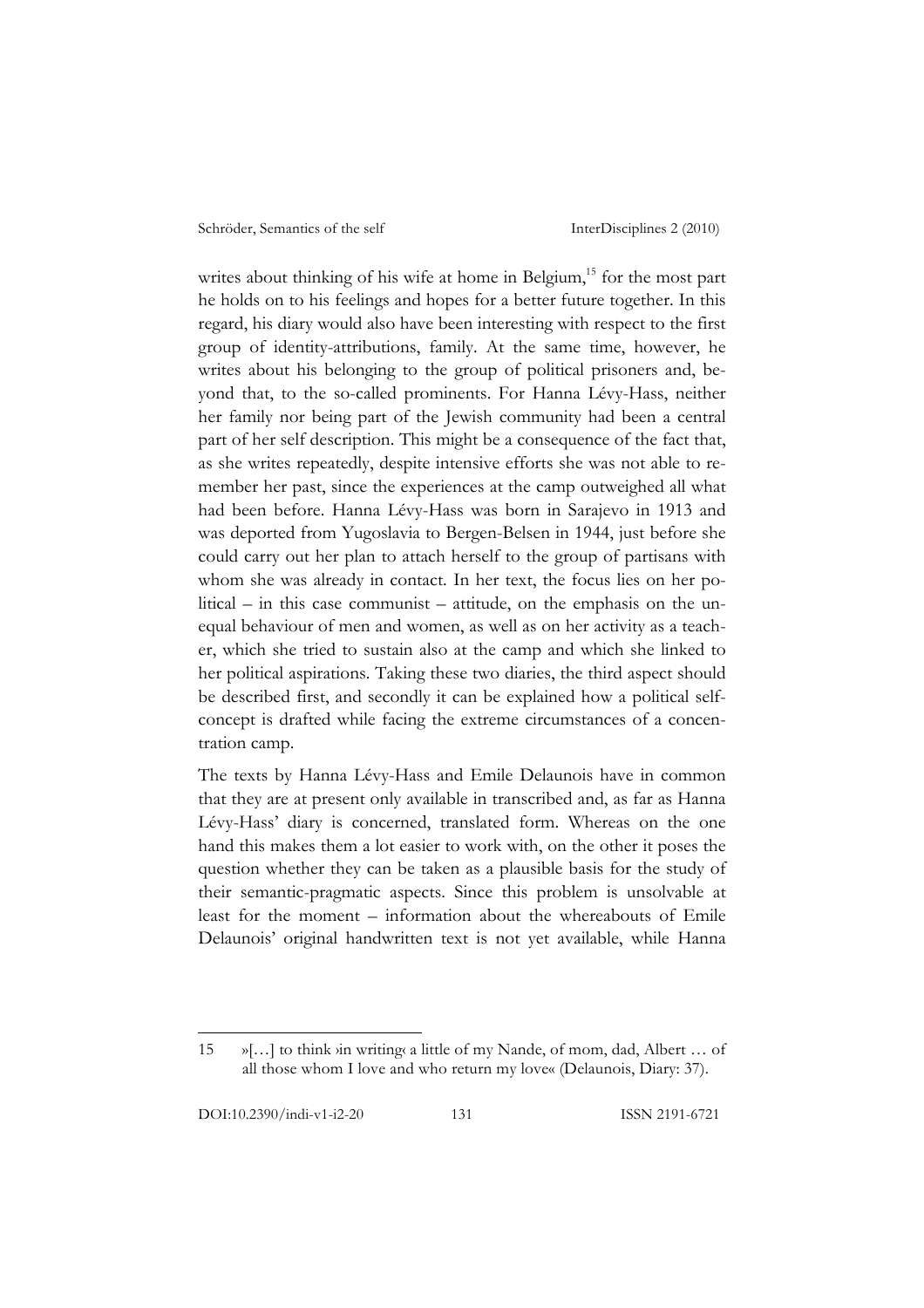Lévy-Hass's original is presumed to be  $\text{lost}^{16}$  –, working with the available texts seems to be the only option.<sup>17</sup>

Emile Delaunois wrote his diary between April  $3<sup>rd</sup>$  1944 and April  $16<sup>th</sup>$ 1945 as a prisoner of the camp of Ellrich, which belonged to the concentration camp of Mittelbau-Dora, as well as at the »exchange camp« of Bergen-Belsen. On April 5<sup>th</sup> 1945 he was transported to Bergen-Belsen, where he arrived on April 11<sup>th</sup> and experienced the liberation by the British armed forces on the 15<sup>th</sup>. Emile Delaunois died on June 5<sup>th</sup> 1945, shortly after his liberation, at a hospital in Melle.<sup>18</sup>

The first part of his diary deals in a retrospective manner with his arrest and the subsequent interrogation by the security police (*Sicherheitspolizei*) in Belgium, who accused him of involvement in several raids upon trains as well as of the transport of weapons, ammunition and explosives. He wrote this part nine months after his imprisonment at camp Ellrich. A large part of the entries are no longer retrospective but, from November 7<sup>th</sup> onwards, promptly recorded events as they unfolded at this camp. A further section of his diary covers the evacuation transport to Bergen-Belsen, and the then following part gives details of the last days before the liberation of the camp, when unprecedented circumstances were prevailing. As becomes clear from his diary, Emile Delaunois could at least understand and speak German. His text, (except a few German insertions, for example when quoting Germans or in using camp-specific ter-

<sup>16</sup> This statement is taken from the epilogue of the published version of the diary (Kerenji 2009: 152).

<sup>17</sup> The fundamental question here is, of course, how published, edited or transcribed texts can be incorporated into the study of linguistic structures, or if they are to be excluded in principle from the source basis. Taking the scarcity of source material – as compared to, for example, retrospective sources – into account, this seems to be a luxury that one cannot realistically afford. Furthermore, only a fraction of prisoners had the opportunity to write a diary. To exclude their texts upon purely formal grounds seems questionable.

<sup>18</sup> Information from the Bergen-Belsen Memorial, Email from November 27th 2009.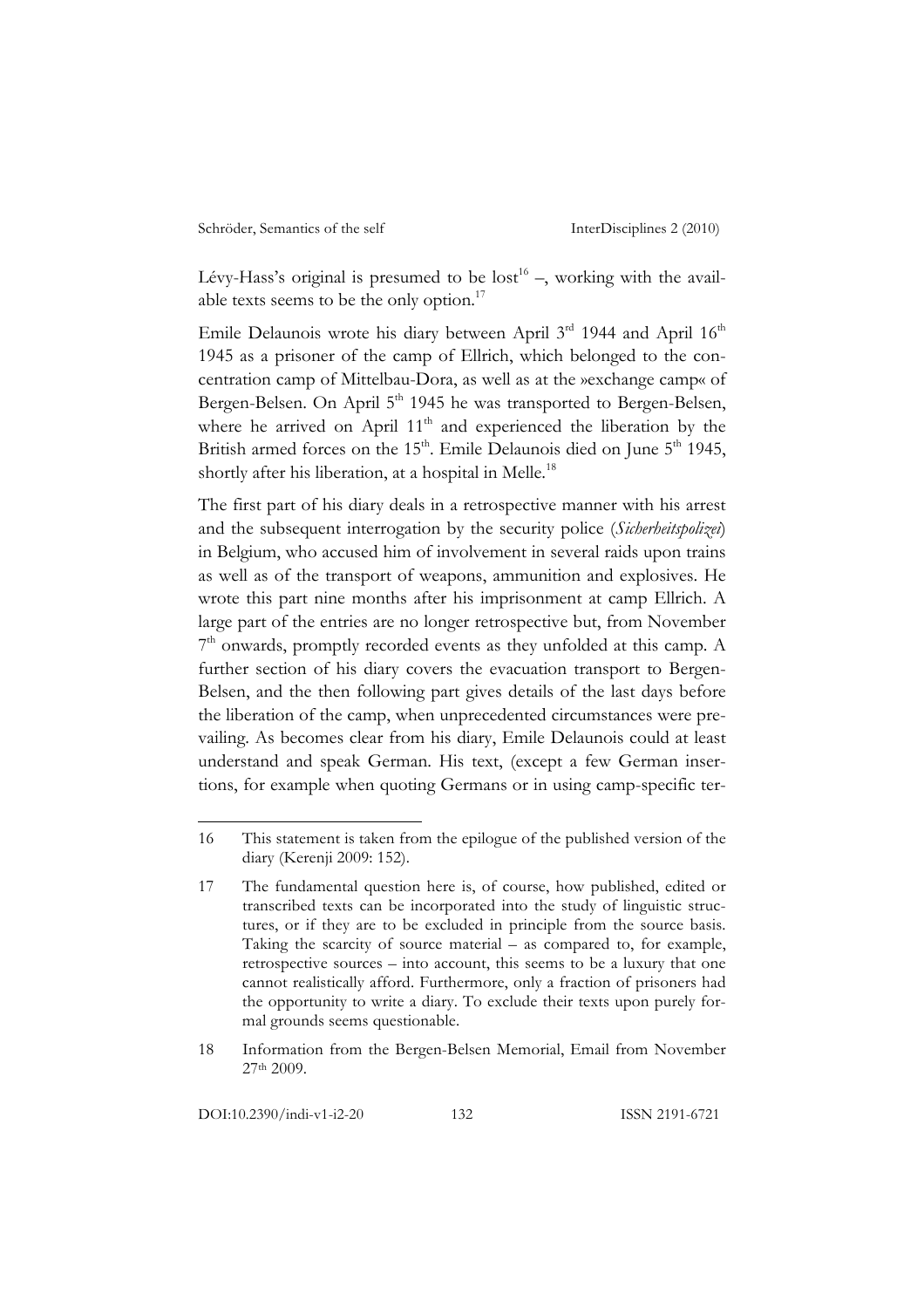minology like *Kapo*) however, is written in his native language, French.<sup>19</sup> The text, which exists as a typescript, encompasses 82 pages on standard (DIN-A4) paper.

Hanna Lévy-Hass, by her own account, personally transcribed the diary she wrote in Bergen-Belsen some weeks after her return to Yugoslavia. If in this process she made significant changes to the original text is unknown.20 The result was copied several times for potentially interested persons. After her arrival in Israel – her experiences in her native country Yugoslavia brought her to immigrate to Israel a few years after her return – again she made copies for a small circle of people. At this time she also translated her diary into French, as only a few people knew its original language, Serbo-Croatian. Only in the wake of the Eichmann trial, which took place in Jerusalem in 1961, the diary was made available to a larger, but still very specialized, circle of readers. Hanna Lévy-Hass handed over her diary to the International Federation of Resistance Fighters, which published it in its brochures. According to Hanna Lévy-Hass, the diary appeared in five editions,

the first, by just a few copies, in 1946 in Serbo-Croatian; then in 1961 in French and German at the publishing house of the International Federation of Resistance Fighters. In 1963 a translation into Hebrew was published by the Israeli Fighters against Nazis, and almost 10 years later an Italian edition by the left-wing Italian

<sup>19</sup> »This is all I am able, with great difficulty, to tell him in Flemish, taking great care not to let any German words slip out. – After long persistence he seems to be convinced both of my identity and of my ignorance of the German language. This will be of great advantage, because in the time in which the interpreter translates Fits' questions to me I have time to think and prepare answers« (Delaunois, Diary: 6).

<sup>20</sup> But one of her remarks gives reason to be cautious: »I had a small notebook, and when I had time or courage, I wrote. Sometimes I wrote just some words or a few lines, to elaborate it later« (Geisel 1991: 61). One would wish to know when and if Hanna Lévy-Hass carried out these elaborations, but this can no longer be clarified, since she died in Jerusalem in June 2001.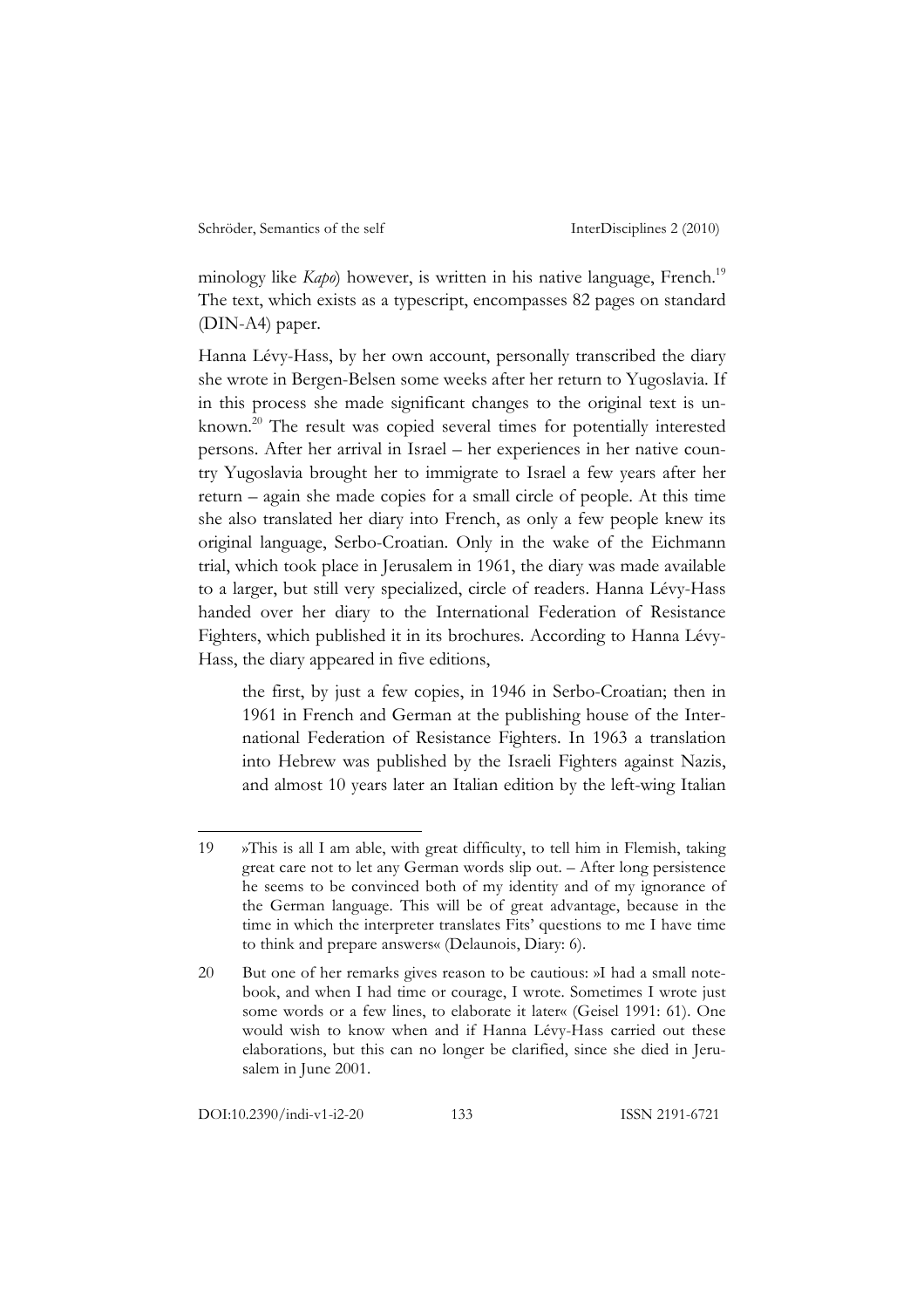publishing house >La Nuova Italia<br/>
Italia Finally, in 1974 a private edition was published in Israel (Geisel 1991: 62-63).21

This article draws on the newest edition, which was published in 2009. This was based on the first French translation. Hanna Lévy-Hass already wrote a diary before her deportation to Bergen-Belsen, while still at the Gestapo-prison in Cetinje. This text, however, is believed to be lost. Her Bergen-Belsen diary, which in the published version comprises 77 pages, covers the time between August  $16<sup>th</sup>$  1944 and April 1945, when her evacuation transport was liberated by the Red Army near Tröbitz. After this formal characterization it is time for a closer examination of the contents of the texts, especially with regard to the linguistic forms both authors used to describe the self.

### **Emile Delaunois**

Our starting point will be the diary of Emile Delaunois. Judging from his activities as a member of the resistance – during which he adopted the alias name Louis Lelong –, the question of identity would have been of central importance to him. To guard his real identity, he needed to create a second, coherent and resilient life history, including the appropriate documents and legends. Before his capture this second identity could possibly – according to the scope of his activities with the resistance – for a while have become more important than the real one. Since there is as yet no information available about this period, we can only speculate if this had any effect on his writing at the camp. It is noticeable, though, that in the context of the first part of the text, in which he gives a detailed account of his capture and the subsequent interrogations, he repeatedly uses the alias »Michel«, under which he was known in the resistance organisation.

<sup>21</sup> Unfortunately it remains fully unclear if the basis of her publication in Israel is in Hebrew or some other language, for more information see Bock 2005: 261.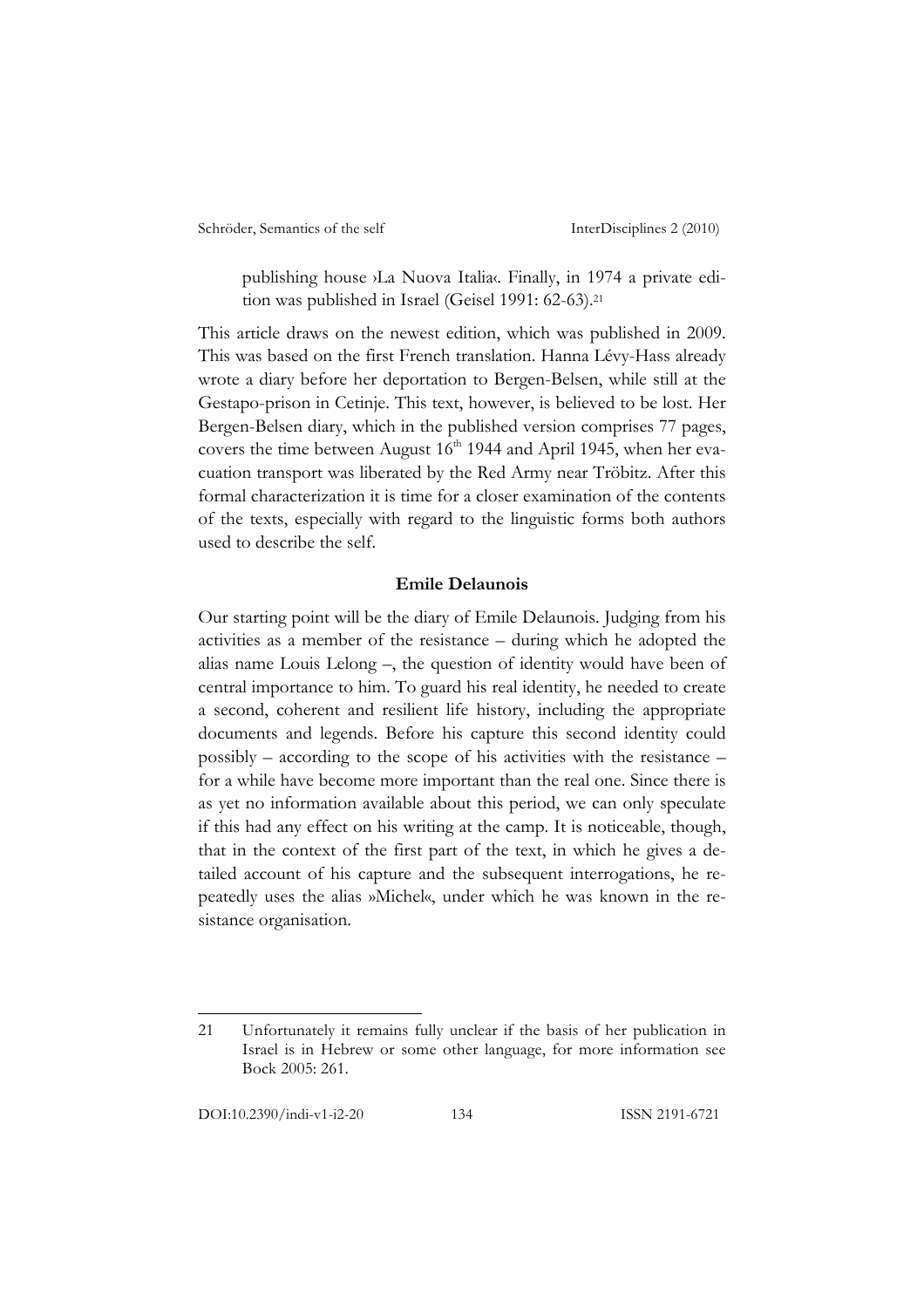But everything is exposed as they start to search me and address me as ›Michel‹, and as I pretend not to understand, they repeat ›Michel‹ several times, ›You are Michel‹, after which I finally answer: ›Louis Lelong‹ (Delaunois, Diary: 4).

Further ascriptions by the Germans follow, calling him a »terrorist« or »partisan« (Delaunois, Diary: 8, 14), and finally the confession under torture: »I am Michel« (Delaunois, Diary: 13). Whereas from the vantage point of the Germans these concepts have negative connotations, for Delaunois they underline his affiliation to the group of resistance fighters that remains of positive significance to him throughout his captivity, giving them a positive ring. Quoting these concepts in his diary, he retrospectively inscribes himself into the group of resistance fighters, even though he was in fact a (political) »prisoner« at the concentration camp.<sup>22</sup>

When reading Delaunois' diary, its prominent use of the first person singular is conspicuous. »I« is the central personal pronoun, followed by »we« which – coincidentally – in most cases refers to two other prisoners with whom he shares his workplace and can hear the news on the radio.23 In his diary, Emile Delaunois wants to write down his story. He is concerned with his moods, his thoughts and events. As such, he is explicitly negotiating his own self, whereas descriptions of everyday life at the camp remain in the background. They are only elaborated upon insofar as they immediately concern him.

DOI:10.2390/indi-v1-i2-20 135 ISSN 2191-6721

<sup>22</sup> »Today, almost nine months after my capture, at the *Arbeitseinsatz*-office of our work camp B 12 I find a little time and try to collect the memories I have of this interrogation; but so many events have already invaded my poor memory that I hardly succeed with rendering the interrogation by its chronologic order« (Delaunois, Diary: 14-15).

<sup>23</sup> »Today we could not hear the announcement, and I have to admit we are a little perplexed because of it, because now we have to wait, in trembling uncertainty, until tomorrow afternoon and endure the onslaught of news hungry comrades that have no other reliable source except us« (Delaunois, Diary: 35).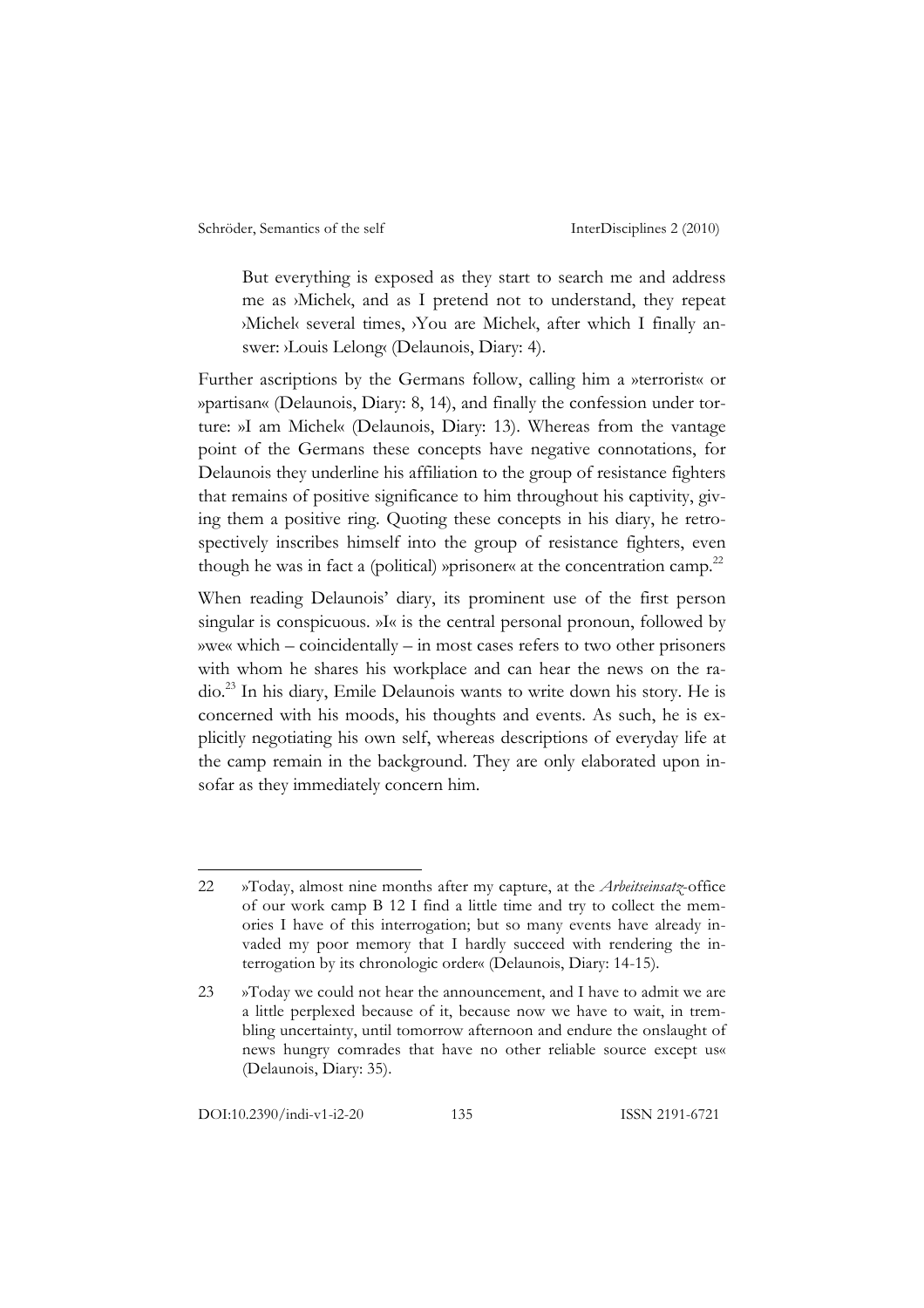He stressed that he had an exceptional position in the hierarchy of the camp. »Since Monday we have moved into barrack nr. 2 of the new camp B 12, and since we are *yprominents*, we have a nice *ybooth* of about 5x4 m for ourselves« (Delaunois, Diary: 43).

Why Delaunois belonged to the small group of the camp's »prominents« cannot be reconstructed from his diary. Repeatedly he writes about »prisoners«, often abbreviated as »Prsnrs.«, and refers to them as »comrades«. It is clear, however, that he only partially includes himself in this group. Rather, he describes their actions from a distance, without taking an active part in the everyday life of the camp and the corresponding suffering.

I am certain that the topmost Kapo's whistle tears the poor ›Prsnrs.‹ finally from a sort of obtuseness, then as they hardly have time to think most of them never reach the state of hopelessness (Delaunois, Diary: 19).

This position in the commando – he can work at the »office«, while his comrades are occupied outside under conditions of snow and ice – becomes manifest linguistically, even though he realizes that after all he, too, is part of the community of prisoners:

But the less fortunate of our poor comrades are in misery. Day and night without bread, work from 6 o'clock in the morning to 5 at night with only a litre of soup in their stomach, feet in the mud, in wind and rain (Delaunois, Diary: 41).

Finally he declares: »Our work demands everything from us, but it is not extremely exhausting; theirs, however, is deadly. [paragraph] Aside from that, all ›Prisoners‹ are equal« (Delaunois, Diary: 44).

Whereas Delaunois in the first, retrospective part of his diary codified his identity with the help of the attributions of »terrorist« and »partisan« as a political prisoner and a member of the resistance, in the course of the text this aspect is fully lost. The self-description as a hierarchically higher placed prisoner, as »prominent«, is distinctly put into the fore. Only his classification as belonging to the prisoner categories of the Bel-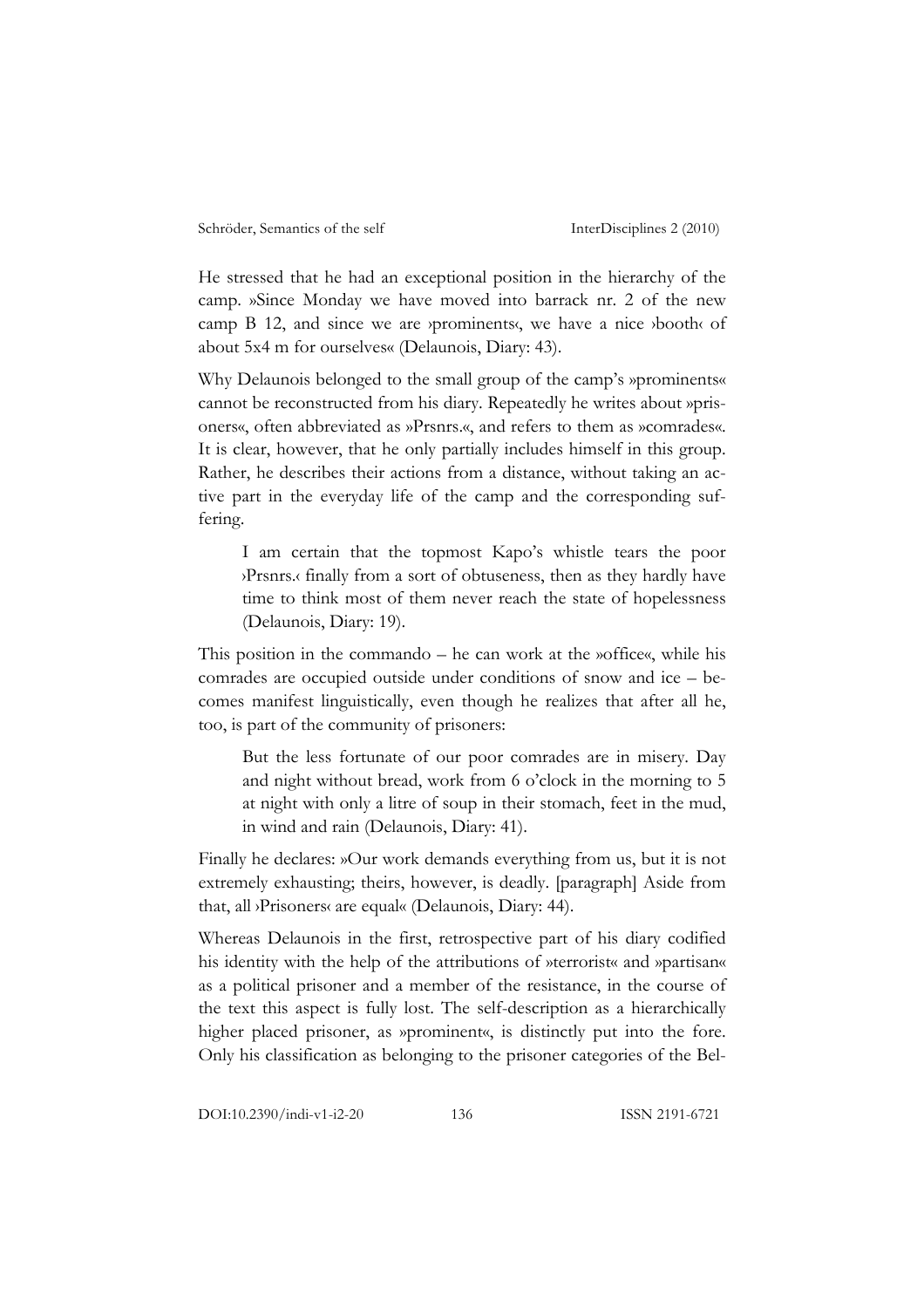gians and French can still be taken as evidence of an immanent selfunderstanding as a political prisoner. 24 This might be due to the fact that in the last phase of Camp Ellrich, when the anyway inadequate provisions for the prisoners completely collapsed, his position as being »prominent« ensured the satisfaction of his elementary needs and ultimately guaranteed his temporal survival:

For supper I just had about two litres of soup. The first was special soup, that is cooked for the 6 Kapos, both of the block leaders, the head of the camp and for both of the *yprominents*, that is us (Delaunois, Diary: 51).

This special position is carried forward both during the transport and in Bergen-Belsen, even though it is not explained in the text. This change is accompanied by a new shift. Whereas in the first part of the diary the personal pronoun »I« is predominant, in the second part it is the collective »we« that refers to him and the other privileged prisoners. Two exceptions build a short intermezzo, in which he addresses his wife – on the occasion of her  $23<sup>rd</sup>$  birthday – and considers their joint future after his return (Delaunois, Diary: 55) as well as the immediate experience of the liberation of Bergen-Belsen, which stirs in him a plethora of conflicting emotions: »And in this moment I'm shivery and full of spite. The Americans are there after all … hurray! … but the guys still have not had anything to eat today and will not get anything« (Delaunois, Diary: unpaged).

In the case of Delaunois' diary, a relatively unambiguous shift in the use of self-descriptions can be observed in the course of time, as well as an accompanying shift in the predominant ascription of identity. This is directly linked to the situation of writing. In both cases, however, it con-

<sup>24</sup> »This is exactly what kills us Belgians and French: thinking too much of our loved ones and of our homes« (Delaunois, Diary: 48). And: »The great majority of the prisoners of Mittelbau consisted of adult, male non-Jewish aliens and ›Reichsdeutsche‹, almost all of whom were classified as political. Almost half of these were classified as ›criminal‹, one fourth as ›political‹ and another fourth as ›antisocial‹« (Wagner 2001: 405).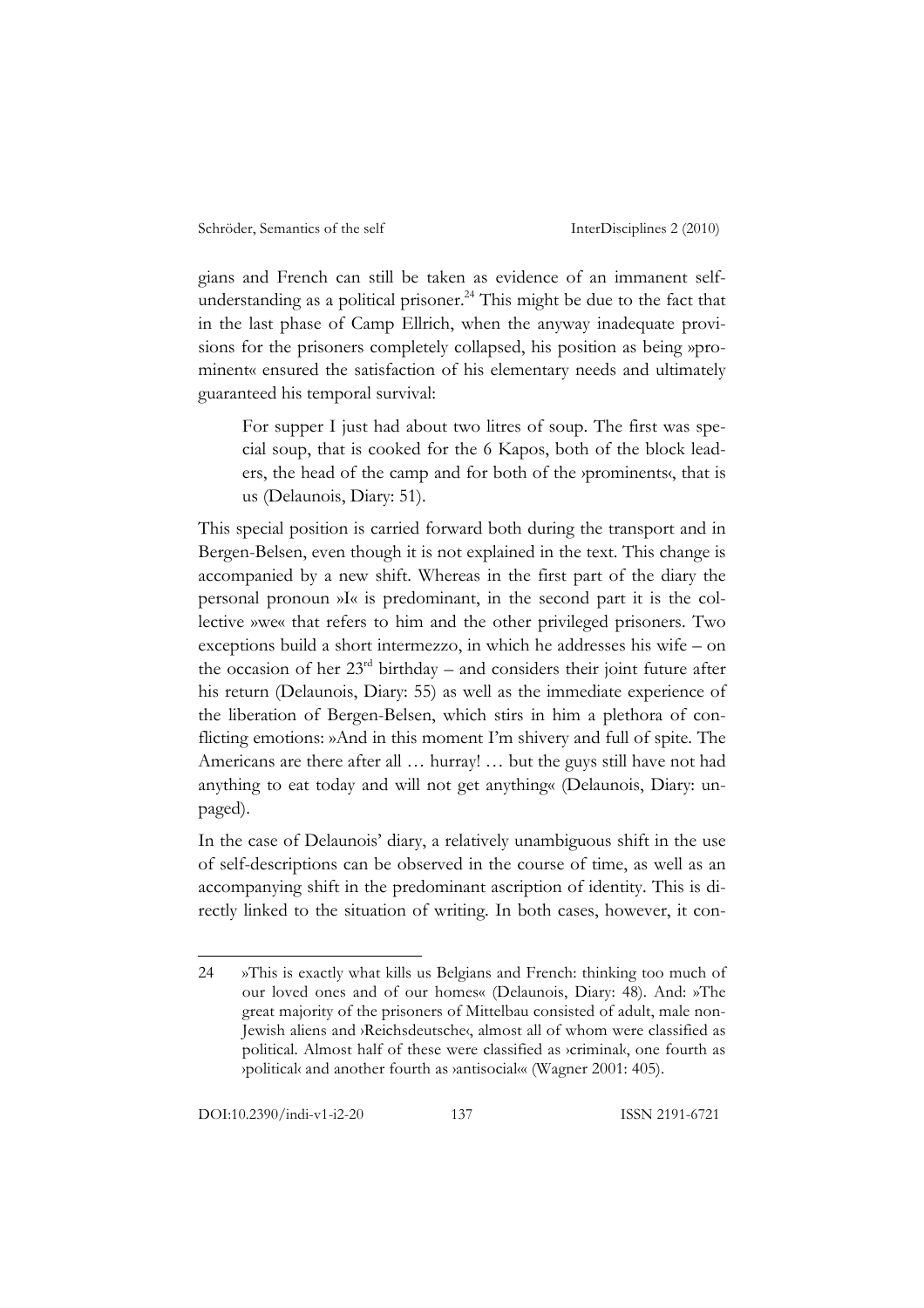cerns positive concepts that are put in opposition to specific negations of his person that are attributed to him from the outside.

#### **Hanna Lévy-Hass**

In her text, Hanna Lévy-Hass grapples with the environment that surrounds her much more engagedly than was the case for Emile Delaunois. Not only are the catastrophic circumstances investigated, as they are by Delaunois, but she especially goes into the condition of her fellow sufferers, even though in most cases she expressly separates herself from them. This demarcation functions by way of her self-understanding as a political woman whose Jewish identity plays only a secondary role. At this point this issue will only be addressed as far as it has an identitybuilding function for Lévy-Hass.

Whereas in the case of Delaunois it could be shown that in the course of time his self-description as a political prisoner gave way to identificating himself as »prominent«, in Hanna Lévy-Hass' diary the opposite tendency can be observed. As the external circumstances in Bergen-Belsen became more precarious and life-threatening, her adherence to communist ideals and values, which she understood as a future solution for societal problems, became ever more important to her. Accordingly, on the  $24<sup>th</sup>$ of August 1944 she wrote:

A world in decay … A new, a healthy world will replace it. I shiver for joy at the thought of this new life, of the coming triumph of light and of truth. […] And everything will become incomparably more simple, just, clear, there will be no more room for situations of bondage like this one (Lévy-Hass 2009: 40).

And even in an undated entry from February 1945, six months after her deportation to Bergen-Belsen, she writes with increased intensity:

What are they waiting for? And the English? What do they want? What are their plans? Do they play, as masters of the situation, with the whole world as they maintain the situation that fits them best? If not, they would have dealt with Germany a long time ago [paragraph] The human lives, the suffering, death and the decay of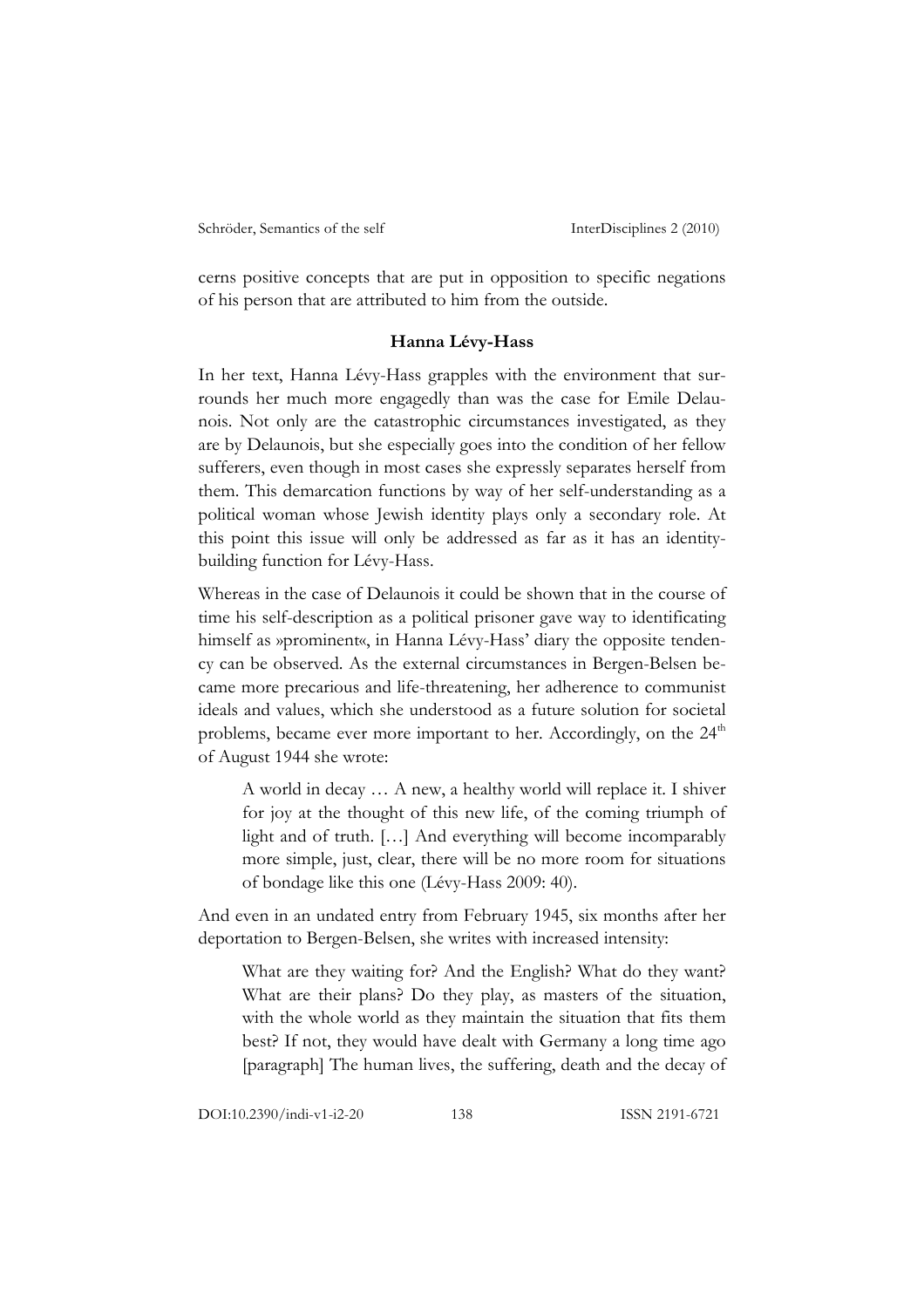slaves – what do they care? Nothing. Freedom – bluff, as long as they can put it to their advantage. They are exploiters of small nations, the advantaged, the privileged in the current hierarchy of nations. That is why everything is the way it is. The only thing that counts are the policies of the USSR and the belief in the triumph of the new society. What would be the sense of everything otherwise? Is war in the nature of man? What does it all mean? If there is no real victory, if the whole world does not become socialist, what good is anything? So that everything starts anew. New massacres, new corruption? I'm starting to despair of man (Lévy-Hass 2009: 103f.).

Most directly she ties her own identity to political decisions, as if she would – to a degree – negate her own person, quasi to conserve herself by her belief in a political solution:

So I've learnt to closely associate my special fate with the general questions that determine the result of the social and international fermentation, and to seek the solution of my personal problems first and foremost in the context of the solution of problems on a world-scale (Lévy-Hass 2009: 36).

Her political self-image is affirmed by her female fellow prisoners, who designate her to act as speaker in the reorganization of the barracks selfmanagement. Given her very limited opportunities, her self-determined actions carry forward her »struggle« against inequality und the advantages of a small group of fellow prisoners. She directly confronts the barrack leader and works for the benefit of the whole group. This would have been very much in accordance with her political self-understanding. On a linguistic level, this is expressed by the fact that she describes this form of organised resistance in a distinctly political vocabulary. In this way, in the depiction of the conflict, which takes up several pages of the diary, there is mention of »organised action«, of a »reorganisation of the regime«, of »opponents«, »bourgeois types«, of a »monopoly of the kettles« as well as repeatedly of »action« and »struggle« (Lévy-Hass 2009: 65-72).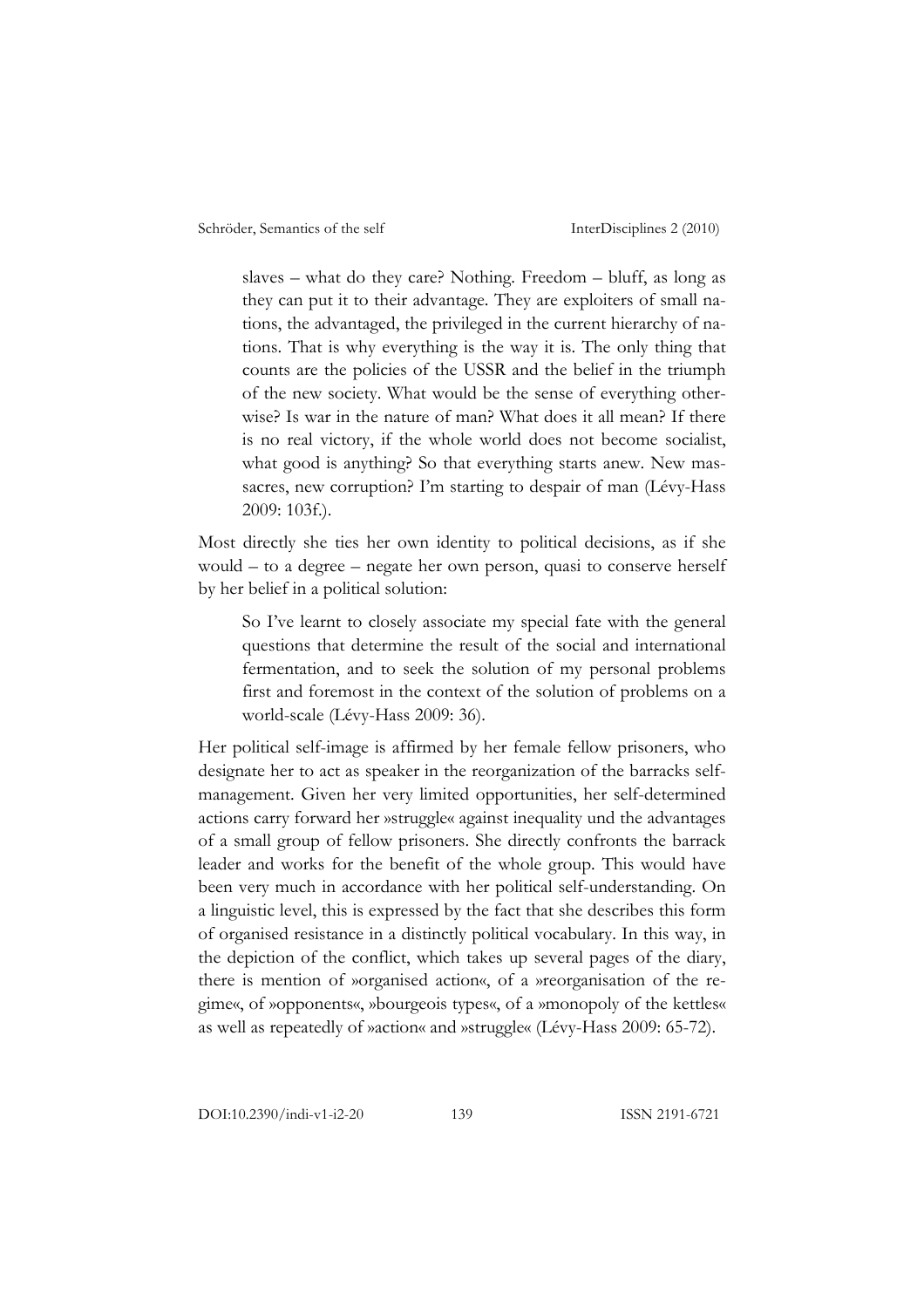Just as relevant for her self-image is her activity as a teacher in Bergen-Belsen. As, even within the camp, she tries in this capacity to play an active part, she again ties in with a familiar practice from before the war. In a certain sense, this aspect can be understood as a form of preservation of identity that goes beyond pure construction. Even in this context her political attitude played an important role, as can be seen from an entry of the  $28<sup>th</sup>$  of August 1944, where she wrote:

This is why I am so impatient in my expectation of the new era, which will help us to overcome the evil as we grab it by its roots. With tremendous joy I think of the opportunities I will have in the field of teaching (Lévy-Hass 2009: 44).

Strikingly, in the context of her activities as a teacher she writes about herself more intensively, as she writes herself into the text using the first person singular. In relation to her political identity, on the other hand, her self-designation is articulated more implicitly by way of topical or subject-related reflections on this aspect.<sup>25</sup>

Hanna Lévy-Hass is – in her writing – very aware of her affiliation to the group of Jewish prisoners. This is how she is categorized by the National Socialists. And this is the reason why she has been imprisoned, not her activities as a communist in Yugoslavia or the fact that she wanted to join the partisans. This becomes clear not only by the passage quoted above, about the subsumption of her personal fate within a bigger, global context, but also by the fact that she identifies other prisoners as »political prisoners« and »political captives«, whereas she never designates herself as such (Lévy-Hass 2009: 62f.). In contrast to Emile Delaunois, who removes himself partially from the group of prisoners and who ac-

<sup>25</sup> »The class with the big ones has a special aftertaste. They like to talk with me about diverse questions of life. In this way I can convey those thoughts to them that are dear to me«. And in the same entry »[…] and I subtly got them to describe the worth of the results of labour, the role of the worker in society, with the development of the riches of the earth, in production, etc. From this, they were brought to highlight the close connection between the fate of civilized humanity and the consciousness and movement of the working class« (Lévy-Hass 2009: 75).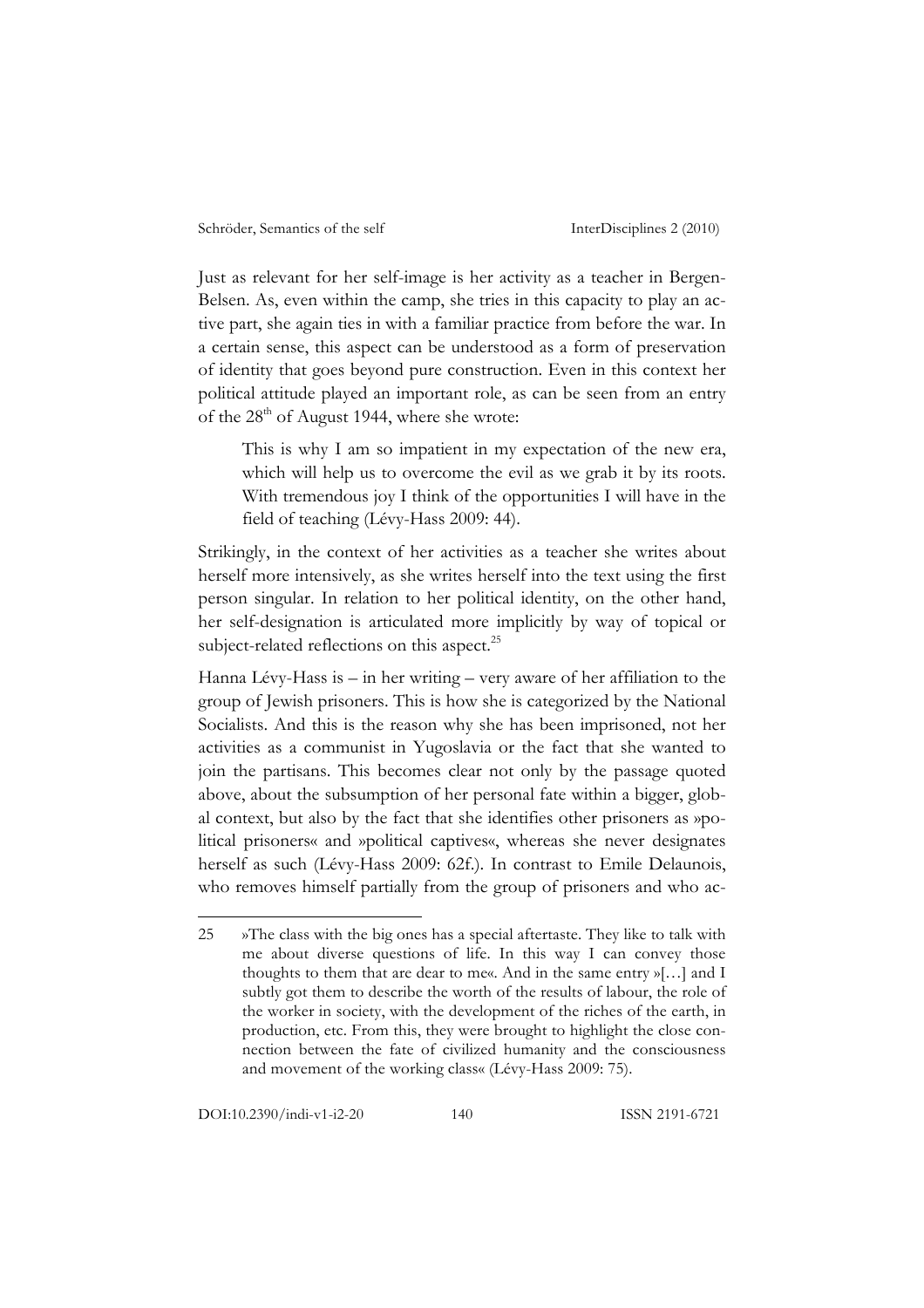centuates his own position among the hierarchically better situated »prominents«, in Hanna Lévy-Hass' diary such a removal from the prisoner collective does not take place, regardless of all the linguistic demarcations from individual fellow prisoners or groups. On the contrary, she sees herself as part of a moribund community of all Bergen-Belsen prisoners and repeatedly speaks of »we« and »us«.

We are all slaves here, and we are layered on top of one another, without leaving us enough room to breath. On purpose they look on, how we insult one another, scuffle and fight with one another: Then they are trying to make our lives unbearable, brutalize us, to even better be able to ridicule, humiliate and torment us. These beasts (Lévy-Hass 2009: 51).

The common enemy is clearly defined. These are the National Socialists that make her life and that of her fellow prisoners a hell in the full sense of the word. This attitude remains until the last entry of her diary, where the same ascription to the collective appears that could be found in Delaunois'.

This camp is set up and established with deliberate purpose and scientific thoroughness in such a way as to eradicate thousands of human beings in a systematic and planned way. If this will go on even for one month, it is questionable if even one of us will escape it (Lévy-Hass 2009: 111f.).

#### **Conclusion**

If one tries, as a conclusion, to summarise the way in which the attribution and linguistic self-designation of a political or resistant identity is used in the diaries of Hanna Lévy-Hass and Emile Delaunois, the focus has to be on the shift that takes place in Emile Delaunois self-description, whereas in Hanna Lévy-Hass's diary no such comparable shift can be found. While for Delaunois, as his self-understanding as being »prominent« comes into the fore, in the course of time his political entity plays an ever lesser role, in the case of Hanna-Lévy Hass a constant inscription into a political identity already developed in the pre-war era can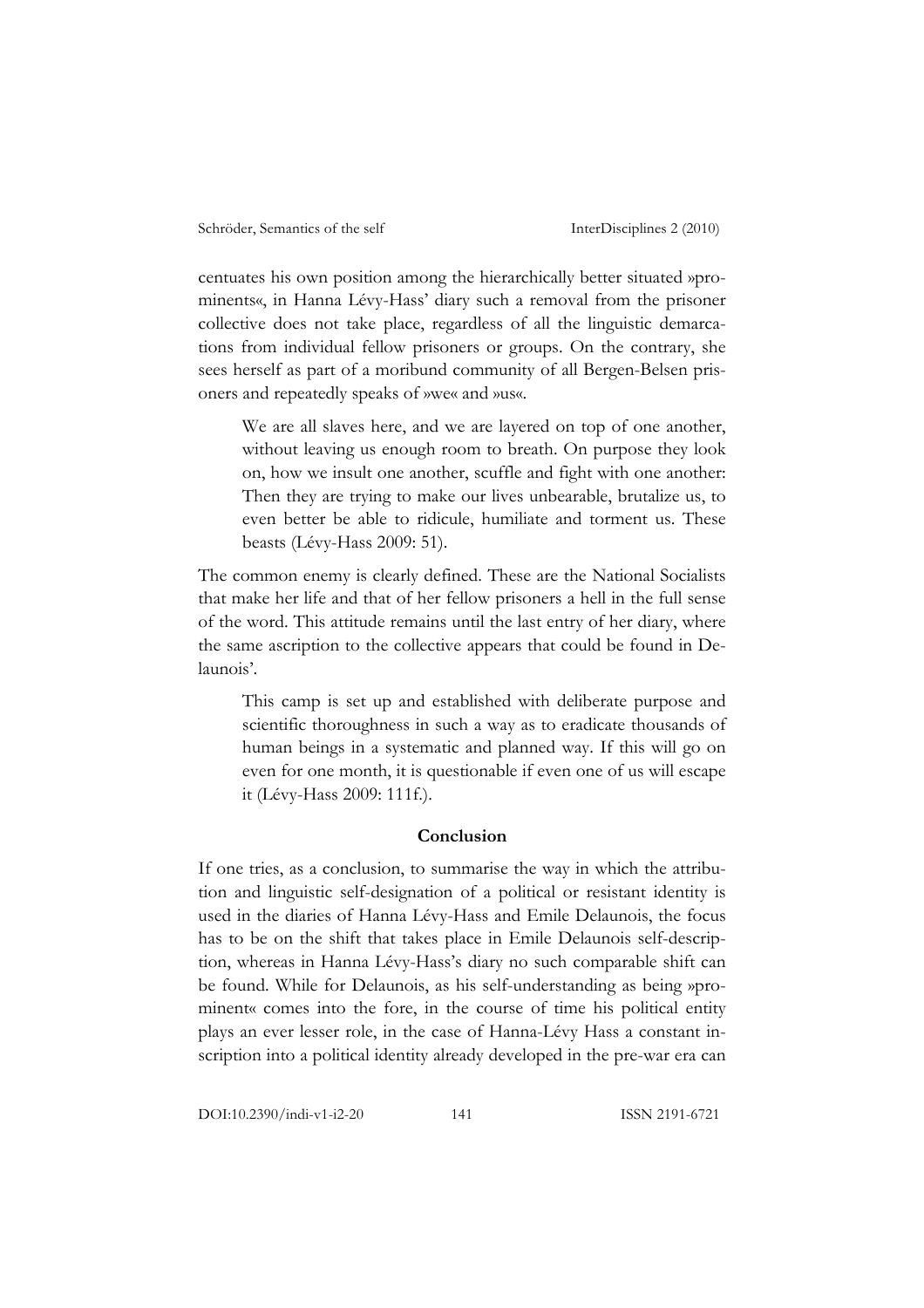be observed. If anything, it becomes more intense. In contrast to Emile Delaunois, Hanna Lévy-Hass does not have the resource of a favored position in the hierarchy of prisoners. It can be suspected, then, that she is more emphatically at pains to preserve the identification with positive self-ascriptions by the medium of the diary. This speculation should not be taken to imply that only by way of their diaries prisoners could secure their survival. For this, concrete physical and material concerns would have been at least just as important. However, writing a diary as well as the accompanying possibility to say »I« in the text can be understood as a strategy of mentally writing oneself out of an unbearable situation.

DOI:10.2390/indi-v1-i2-20 142 ISSN 2191-6721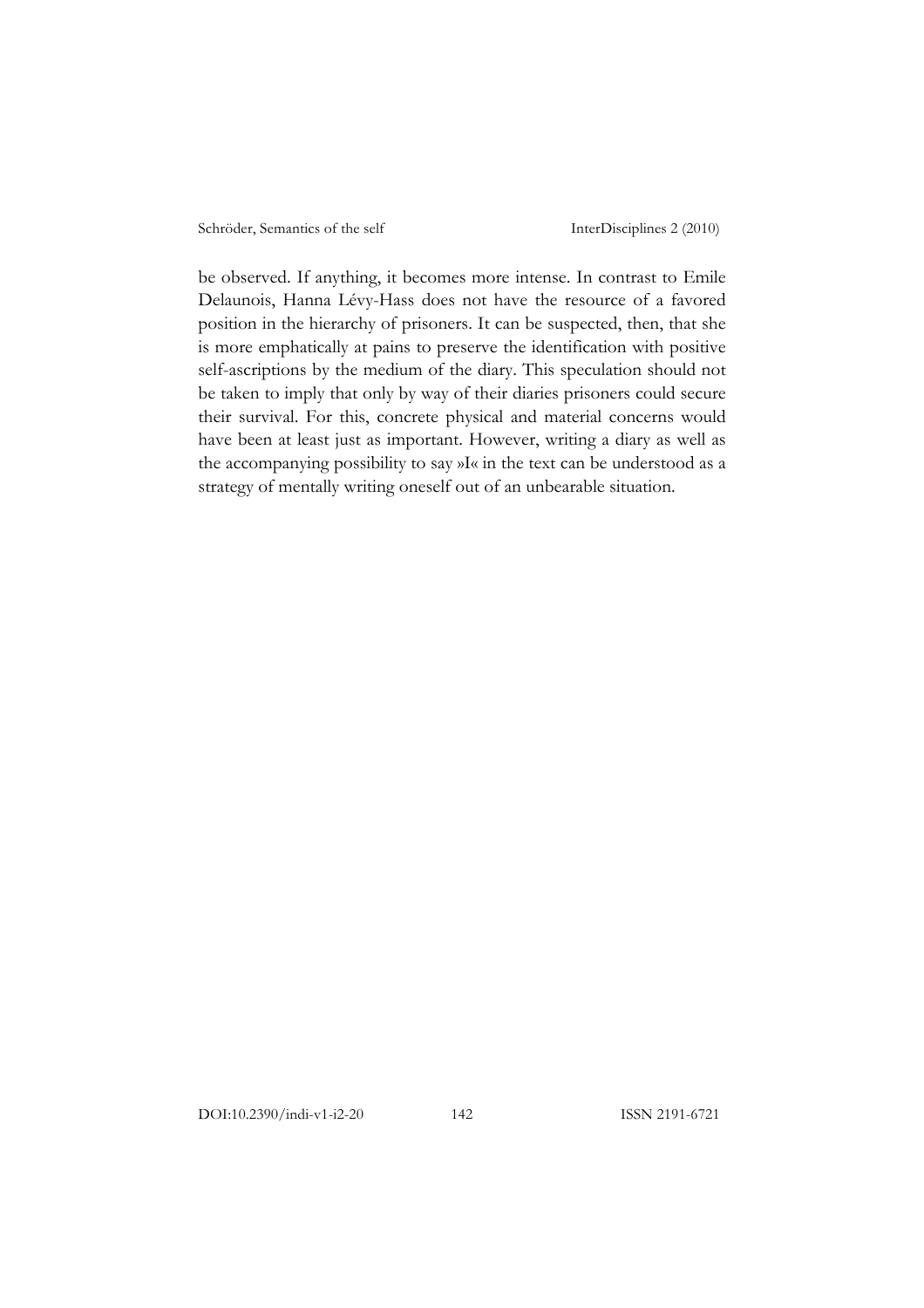#### **References**

- Bettelheim, Bruno 1980: *Erziehung zum Überleben. Zur Psychologie der Extremsituation*. Stuttgart
- Bezwińska, Jadwiga and Danuta Czech 1996: *Inmitten des grauenvollen Verbrechens. Handschriften von Mitgliedern des Sonderkommandos*. Museum Auschwitz
- Bock, Gisela 2005: *Genozid und Geschlecht. Jüdische Frauen im nationalsozialistischen Lagersystem*. Frankfurt/Main

Dusini, Arno 2005: *Tagebuch. Möglichkeiten einer Gattung*. Munich

- Foucault, Michel 1993: Technologien des Selbst. *Technologien des Selbst*. Frankfurt/Main, edited by Luther H. Martin et al.: 24-62
- Friedler, Eric et al. 2005: *Zeugen aus der Todeszone. Das jüdische Sonderkommando in Auschwitz*. Munich
- Garbarini, Alexandra 2006: *Numbered days. Diaries and the Holocaust*. New Haven
- Geisel, Eike 1991: Gespräch mit Hanna Lévy-Hass Tel Aviv/Genf 1978. *Vielleicht war das alles erst der Anfang. Tagebuch aus dem KZ Bergen-Belsen 1944- 1945*. Berlin, by Hanna Lévy-Hass
- Goffman, Erving 1975: *Stigma. Über Techniken der Bewältigung beschädigter Identität*. Frankfurt/Main
- Gradowski, Salmen 1996: Handschrift von Salmen Gradowski. *Inmitten des grauenvollen Verbrechens. Handschriften von Mitgliedern des Sonderkommandos*. Museum Auschwitz, edited by Jadwiga Bezwińska and Danuta Czech: 130-172
- Greif, Gideon 1999: *»Wir weinten tränenlos …«. Augenzeugenberichte des jüdischen Sonderkommandos in Auschwitz*. Frankfurt/Main
- Hahn, Alois 1987: Identität und Selbstthematisierung. *Selbstthematisierung und Selbstzeugnis. Bekenntnis und Geständnis*. Frankfurt/Main, edited by idem and Volker Kapp: 9-24
- Hahn, Alois 2000: *Konstruktionen des Selbst, der Welt und der Geschichte. Aufsätze zur Kultursoziologie*. Frankfurt/Main
- Kapp, Volker 1987: Von der Autobiographie zum Tagebuch (Rousseau Constant). *Selbstthematisierung und Selbstzeugnis. Bekenntnis und Geständnis*. Frankfurt/Main, edited by Alois Hahn and Volker Kapp: 297-310

DOI:10.2390/indi-v1-i2-20 143 ISSN 2191-6721